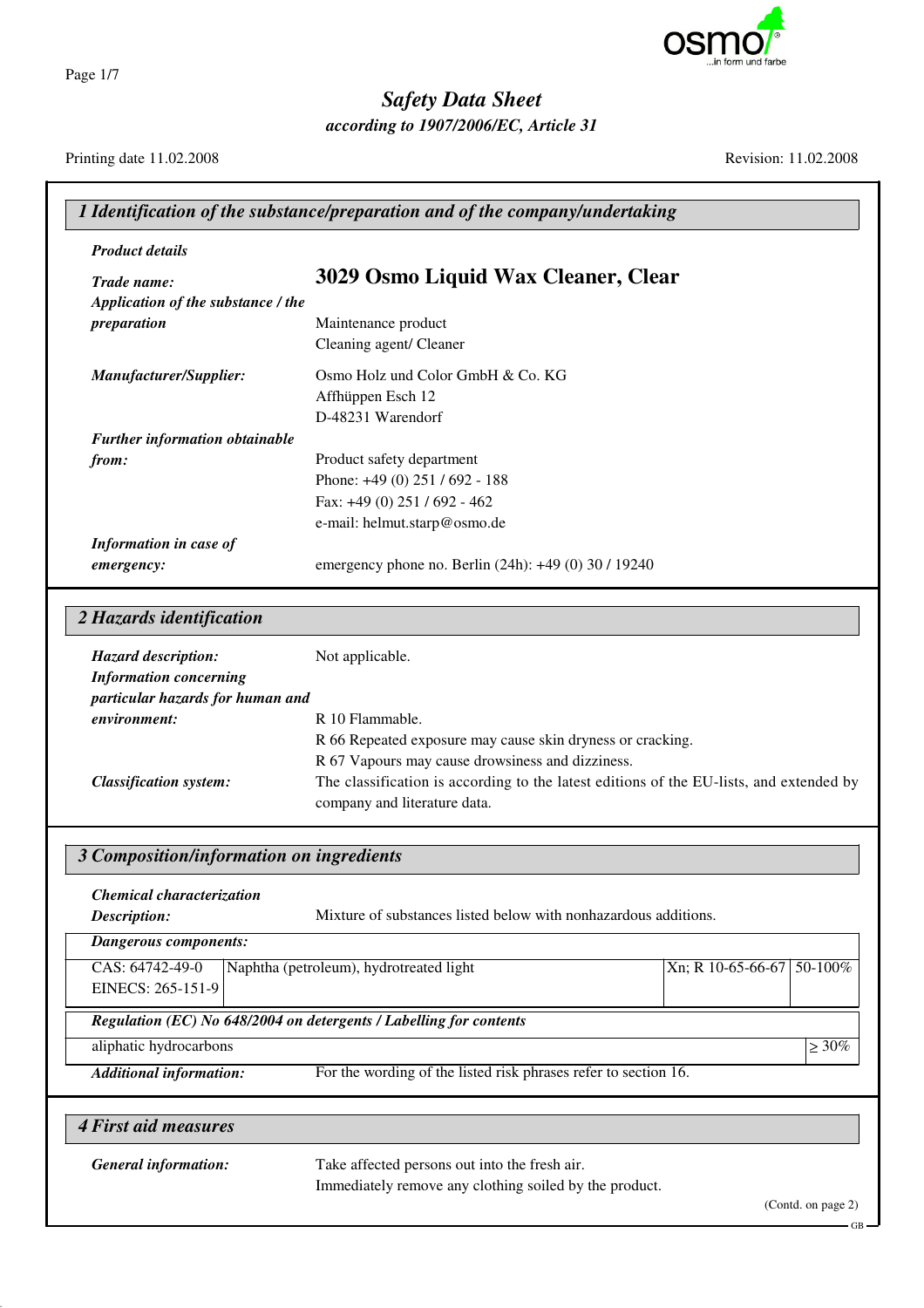

*according to 1907/2006/EC, Article 31*

Printing date 11.02.2008 Revision: 11.02.2008

h

| <b>Trade name: 3029 Osmo Liquid Wax Cleaner, Clear</b>         |                                                                                                                                                                                                                                        |
|----------------------------------------------------------------|----------------------------------------------------------------------------------------------------------------------------------------------------------------------------------------------------------------------------------------|
| After inhalation:                                              | (Contd. of page 1)<br>Supply fresh air. If required, provide artificial respiration. Keep patient warm. Consult<br>doctor if symptoms persist.<br>In case of unconsciousness place patient stably in side position for transportation. |
| After skin contact:                                            | Immediately wash with water and soap and rinse thoroughly.                                                                                                                                                                             |
| After eye contact:                                             | Rinse opened eye for several minutes under running water. Then consult a doctor.                                                                                                                                                       |
| After swallowing:                                              | If swallowed, seek medical advice immediately and show this container or label.                                                                                                                                                        |
| <b>Information for doctor:</b>                                 |                                                                                                                                                                                                                                        |
| The following symptoms may                                     |                                                                                                                                                                                                                                        |
| occur:                                                         | Headache                                                                                                                                                                                                                               |
|                                                                | <b>Dizziness</b>                                                                                                                                                                                                                       |
| <b>5 Fire-fighting measures</b>                                |                                                                                                                                                                                                                                        |
| Suitable extinguishing agents:                                 | CO2, powder or water spray. Fight larger fires with water spray or alcohol resistant<br>foam.                                                                                                                                          |
| For safety reasons unsuitable                                  |                                                                                                                                                                                                                                        |
| extinguishing agents:                                          | Water with full jet                                                                                                                                                                                                                    |
| Special hazards caused by the                                  |                                                                                                                                                                                                                                        |
| substance, its products of                                     |                                                                                                                                                                                                                                        |
| combustion or resulting gases:                                 | Formation of toxic gases is possible during heating or in case of fire.                                                                                                                                                                |
| Protective equipment:                                          | Mouth respiratory protective device.                                                                                                                                                                                                   |
| <b>Additional information</b>                                  | Dispose of fire debris and contaminated fire fighting water in accordance with official                                                                                                                                                |
|                                                                | regulations.                                                                                                                                                                                                                           |
|                                                                | Cool endangered receptacles with water spray.                                                                                                                                                                                          |
| <b>6 Accidental release measures</b>                           |                                                                                                                                                                                                                                        |
| Person-related safety precautions: Ensure adequate ventilation |                                                                                                                                                                                                                                        |
|                                                                | Wear protective equipment. Keep unprotected persons away.                                                                                                                                                                              |
|                                                                | Keep away from ignition sources.                                                                                                                                                                                                       |
| <b>Measures for environmental</b>                              |                                                                                                                                                                                                                                        |
| protection:                                                    | Do not allow to enter sewers/ surface or ground water.                                                                                                                                                                                 |
|                                                                | Inform respective authorities in case of seepage into water course or sewage system.                                                                                                                                                   |
| <b>Measures for cleaning/collecting:</b>                       | Warm water and cleansing agent                                                                                                                                                                                                         |
|                                                                | Absorb with liquid-binding material (sand, diatomite, acid binders, universal binders,                                                                                                                                                 |
|                                                                | sawdust).<br>See Section 13 for disposal information.                                                                                                                                                                                  |
| <b>Additional information:</b>                                 |                                                                                                                                                                                                                                        |
| 7 Handling and storage                                         |                                                                                                                                                                                                                                        |
| Handling:                                                      |                                                                                                                                                                                                                                        |
| <b>Information for safe handling:</b>                          | Keep receptacles tightly sealed.                                                                                                                                                                                                       |
|                                                                | Use only in well ventilated areas.                                                                                                                                                                                                     |
|                                                                | (Contd. on page 3)                                                                                                                                                                                                                     |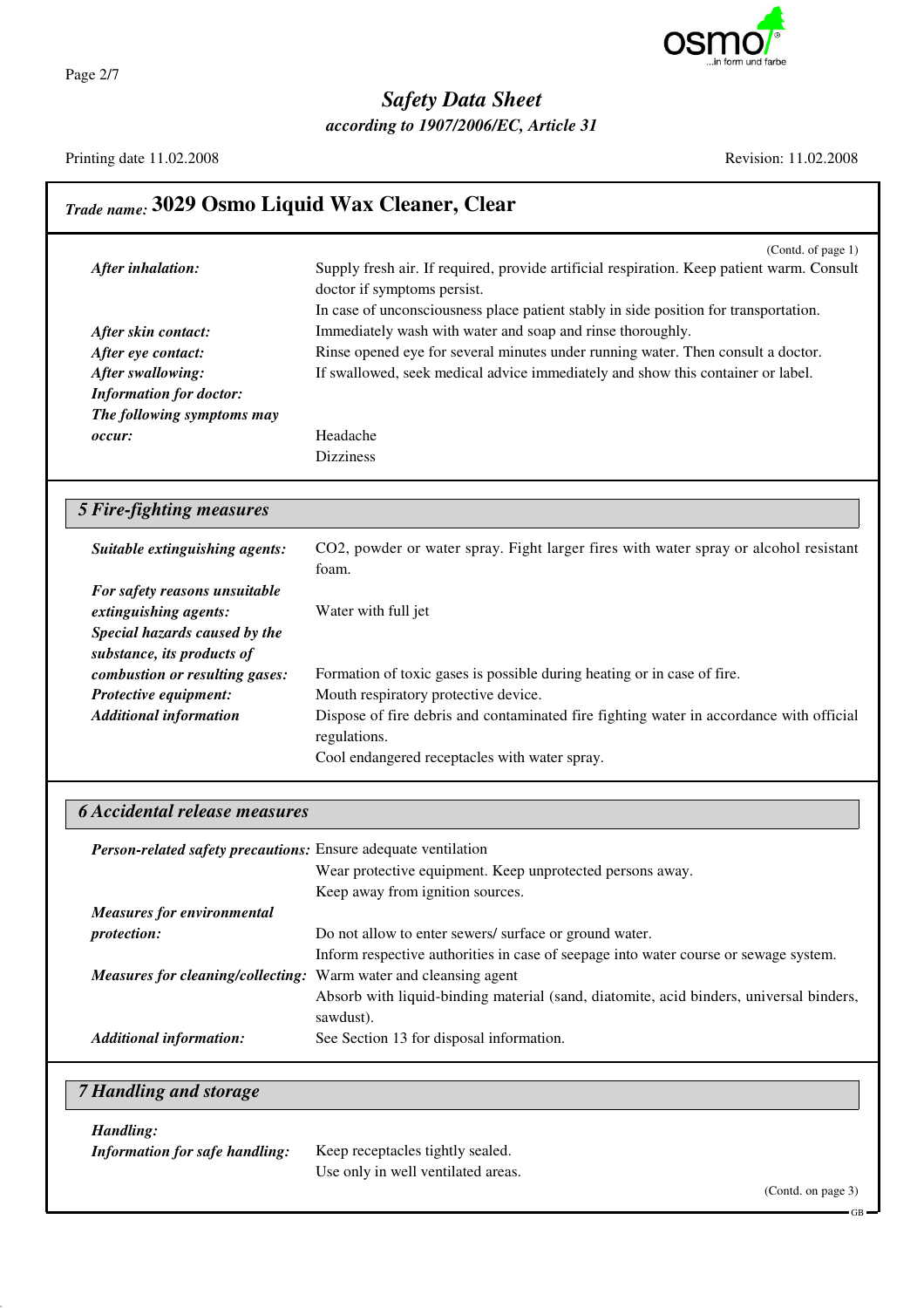

*according to 1907/2006/EC, Article 31*

Page 3/7

Printing date 11.02.2008 Revision: 11.02.2008

#### *Trade name:* **3029 Osmo Liquid Wax Cleaner, Clear** (Contd. of page 2) Keep away from heat and direct sunlight. Prevent formation of aerosols. *Information about fire - and explosion protection:* Keep ignition sources away - Do not smoke. Protect against electrostatic charges. *Storage: Requirements to be met by storerooms and receptacles:* Store only in the original receptacle. Store in a cool location. *Information about storage in one common storage facility:* Do not store together with alkalis (caustic solutions). Do not store together with oxidizing and acidic materials. *Further information about storage conditions:* Keep container tightly sealed. Store in cool, dry conditions in well sealed receptacles. *8 Exposure controls/personal protection Additional information about design of technical facilities:* No further data; see item 7. *Ingredients with limit values that require monitoring at the workplace:*

| 64742-49-0 Naphtha (petroleum), hydrotreated light   |                                                                                       |
|------------------------------------------------------|---------------------------------------------------------------------------------------|
| TWA $(8 H)$ Short-term value: 1000 mg/m <sup>3</sup> |                                                                                       |
| Source UK SIA                                        |                                                                                       |
| <b>Additional information:</b>                       | The lists valid during the making were used as basis.                                 |
| Personal protective equipment:                       |                                                                                       |
| General protective and hygienic                      |                                                                                       |
| <i>measures:</i>                                     | Do not eat, drink, smoke or sniff while working.                                      |
|                                                      | Do not carry product impregnated cleaning cloths in trouser pockets.                  |
|                                                      | Avoid contact with the eyes and skin.                                                 |
|                                                      | Immediately remove all soiled and contaminated clothing                               |
|                                                      | Keep away from foodstuffs, beverages and feed.                                        |
| <b>Respiratory protection:</b>                       | Use suitable respiratory protective device only when aerosol or mist is formed.       |
|                                                      | Not necessary if room is well-ventilated.                                             |
| <b>Protection of hands:</b>                          | Protective gloves                                                                     |
|                                                      | The glove material has to be impermeable and resistant to the product/ the substance/ |
|                                                      | the preparation.                                                                      |
|                                                      | Selection of the glove material on consideration of the penetration times, rates of   |
|                                                      | diffusion and the degradation                                                         |
| <b>Material of gloves</b>                            | Nitrile rubber, NBR                                                                   |
|                                                      | (Contd. on page 4)                                                                    |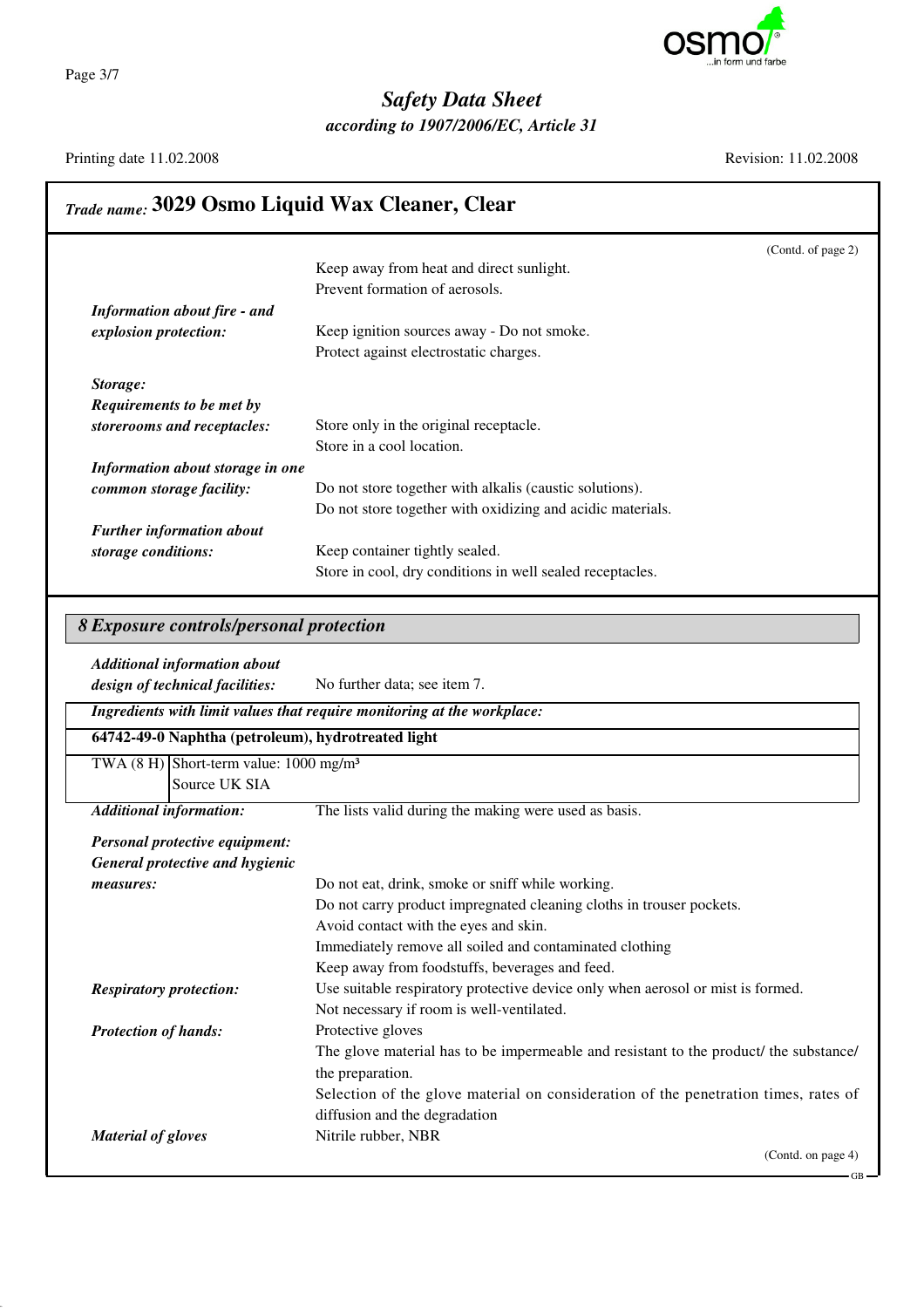

Page 4/7

*Safety Data Sheet*

*according to 1907/2006/EC, Article 31*

Printing date 11.02.2008 Revision: 11.02.2008

## *Trade name:* **3029 Osmo Liquid Wax Cleaner, Clear**

(Contd. of page 3) *Penetration time of glove material* The exact break trough time has to be found out by the manufacturer of the protective gloves and has to be observed.

| For the permanent contact gloves |                          |
|----------------------------------|--------------------------|
| made of the following materials  |                          |
| are suitable:                    | Nitrile rubber, NBR      |
| As protection from splashes      |                          |
| gloves made of the following     |                          |
| materials are suitable:          | Nitrile rubber, NBR      |
| Eye protection:                  | Tightly sealed goggles   |
| <b>Body protection:</b>          | Protective work clothing |
|                                  |                          |

| <b>General Information</b>          |                                                                                   |
|-------------------------------------|-----------------------------------------------------------------------------------|
| Form:                               | Fluid                                                                             |
| Colour:                             | Colourless                                                                        |
| Odour:                              | Mild                                                                              |
| Change in condition                 |                                                                                   |
| <b>Melting point/Melting range:</b> | Undetermined.                                                                     |
| <b>Boiling point/Boiling range:</b> | $>140^{\circ}$ C                                                                  |
| <b>Flash point:</b>                 | $>27^{\circ}$ C                                                                   |
| <b>Ignition temperature:</b>        | 287°C                                                                             |
| Self-igniting:                      | Product is not selfigniting.                                                      |
| Danger of explosion:                | Product is not explosive. However, formation of explosive air/vapour mixtures are |
|                                     | possible.                                                                         |
| <b>Explosion limits:</b>            |                                                                                   |
| Lower:                              | 0.8 Vol %                                                                         |
| <b>Upper:</b>                       | 6.0 Vol %                                                                         |
| Vapour pressure at 20°C:            | $10$ hPa                                                                          |
| Density at 20°C:                    | $0.77$ g/cm <sup>3</sup>                                                          |
| Solubility in / Miscibility with    |                                                                                   |
| water:                              | Fully miscible.                                                                   |
| Viscosity:                          |                                                                                   |
| Kinematic at $20^{\circ}$ C:        | 30 s (DIN 53211/4)                                                                |

GB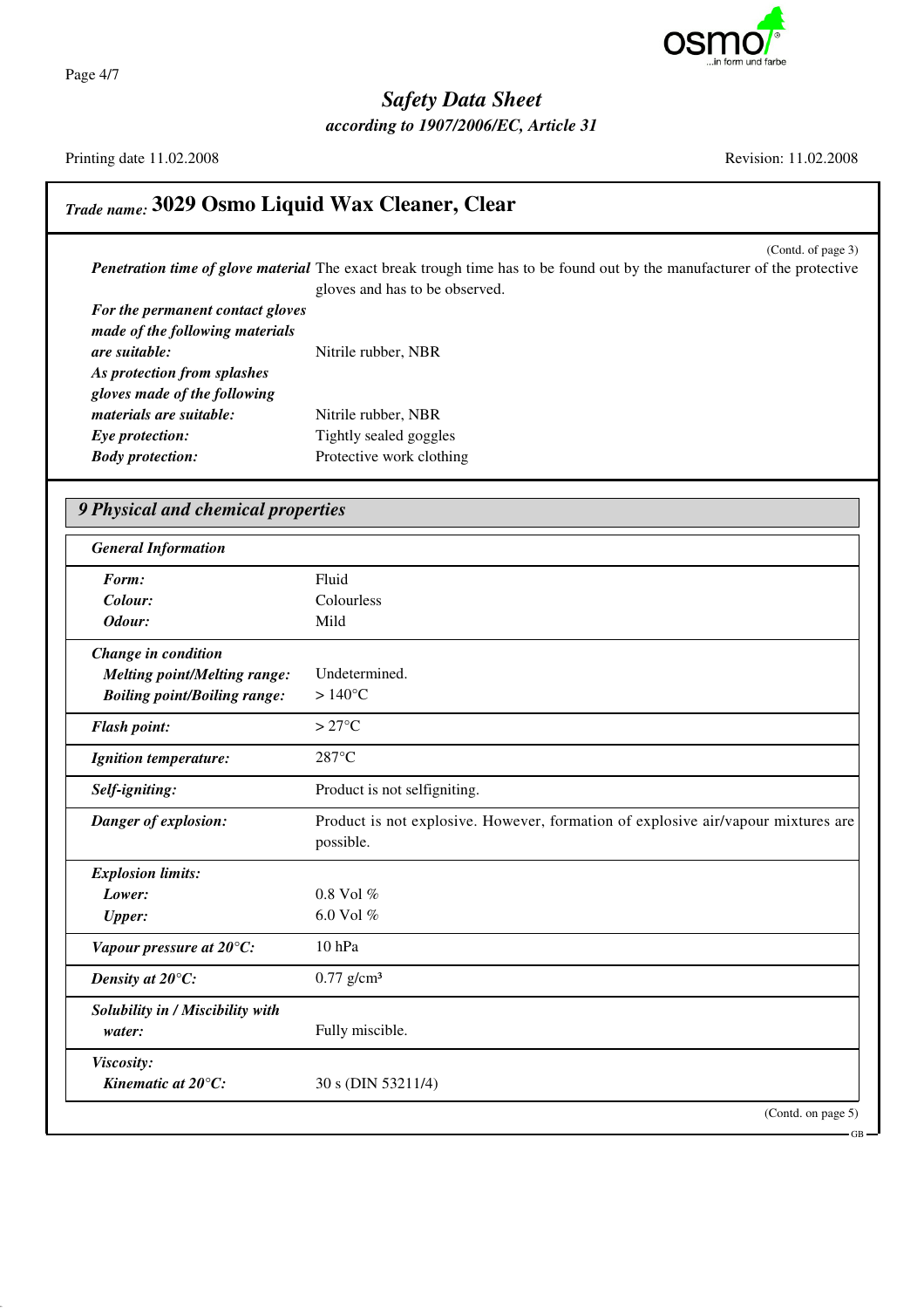

Page 5/7

# *Safety Data Sheet*

*according to 1907/2006/EC, Article 31*

Printing date 11.02.2008 Revision: 11.02.2008

| Trade name: 3029 Osmo Liquid Wax Cleaner, Clear                                                                        |                                                                                                                                                                           |
|------------------------------------------------------------------------------------------------------------------------|---------------------------------------------------------------------------------------------------------------------------------------------------------------------------|
|                                                                                                                        | (Contd. of page 4)                                                                                                                                                        |
| <b>10 Stability and reactivity</b>                                                                                     |                                                                                                                                                                           |
| <b>Thermal decomposition /</b><br>conditions to be avoided:<br><b>Dangerous decomposition</b><br>products:             | No decomposition if used according to specifications.<br>Carbon monoxide and carbon dioxide<br>Nitrogen oxides (NOx)                                                      |
| <b>11 Toxicological information</b>                                                                                    |                                                                                                                                                                           |
| Acute toxicity:<br>LD/LC50 values relevant for classification:<br>64742-49-0 Naphtha (petroleum), hydrotreated light   |                                                                                                                                                                           |
| LD50<br>$>2000$ mg/kg (rat)<br>Oral<br>LD50<br>$>2000$ mg/kg (rat)<br>Dermal<br>Inhalative $ LC50/4h  > 20$ mg/l (rat) |                                                                                                                                                                           |
| <b>Primary irritant effect:</b><br>on the skin:<br>on the eye:<br>Sensitization:                                       | At long or repeated contact with skin it may cause dermatitis due to the degreasing<br>effect of the solvent.<br>Irritating effect.<br>No sensitizing effects known.      |
| <b>12 Ecological information</b>                                                                                       |                                                                                                                                                                           |
| <b>Ecotoxical effects:</b><br>Acquatic toxicity:<br>64742-49-0 Naphtha (petroleum), hydrotreated light                 |                                                                                                                                                                           |
| $ EC50 $ <130 mg/kg (Oncorhynchus mykiss (Regenbogenforelle))<br>>100 mg/kg (selenastrum capricornutum)                |                                                                                                                                                                           |
| <b>General notes:</b>                                                                                                  | Water hazard class 1 (German Regulation) (Self-assessment): slightly hazardous for<br>water<br>Do not allow product to reach ground water, water course or sewage system. |
| <b>13 Disposal considerations</b>                                                                                      |                                                                                                                                                                           |
| <b>Product:</b><br>Recommendation                                                                                      | Must not be disposed together with household garbage. Do not allow product to reach<br>sewage system.<br>(Contd. on page 6)                                               |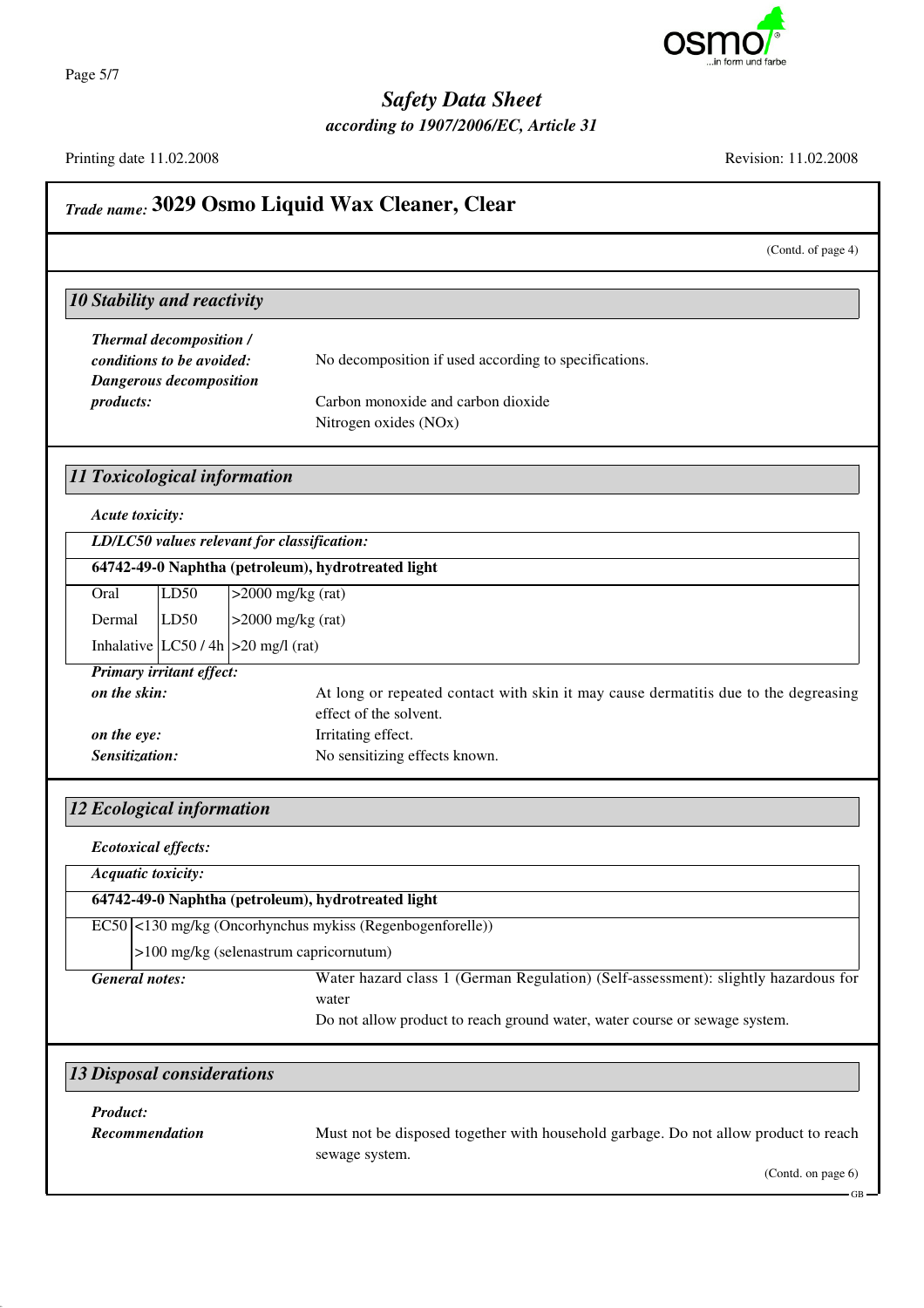

Page 6/7

#### *Safety Data Sheet*

*according to 1907/2006/EC, Article 31*

Printing date 11.02.2008 Revision: 11.02.2008

*Trade name:* **3029 Osmo Liquid Wax Cleaner, Clear** (Contd. of page 5) *European waste catalogue* 08 01 11 waste paint and varnish containing organic solvents or other dangerous substances 15 01 10 packaging containing residues of or contaminated by dangerous substances *Uncleaned packaging: Recommendation:* Disposal must be made according to official regulations. *Recommended cleansing agents:* Solvent naphtha *14 Transport information Land transport ADR/RID (cross-border) ADR/RID class:* 3 Flammable liquids. *Danger code (Kemler):* 30 *UN-Number:* 1263 **Packaging group:** III *Hazard label:* 3 *Description of goods:* 1263 PAINT *Maritime transport IMDG: IMDG Class:* 3 *UN Number:* 1263 *Label* 3 **Packaging group:** III *EMS Number:* F-E,S-E *Marine pollutant:* No *Proper shipping name:* PAINT *Air transport ICAO-TI and IATA-DGR: ICAO/IATA Class:* 3 *UN/ID Number:* 1263 *Label* 3 **Packaging group:** III *Proper shipping name:* PAINT

#### *15 Regulatory information*

| Labelling according to EU<br>guidelines: | Observe the general safety regulations when handling chemicals.<br>Although this product is not subject to identification regulations, we recommend that<br>the safety suggestions are observed. |
|------------------------------------------|--------------------------------------------------------------------------------------------------------------------------------------------------------------------------------------------------|
| <b>Risk phrases:</b>                     | 10 Flammable.<br>66 Repeated exposure may cause skin dryness or cracking.<br>67 Vapours may cause drowsiness and dizziness.                                                                      |
|                                          | (Contd. on page 7)                                                                                                                                                                               |

#### GB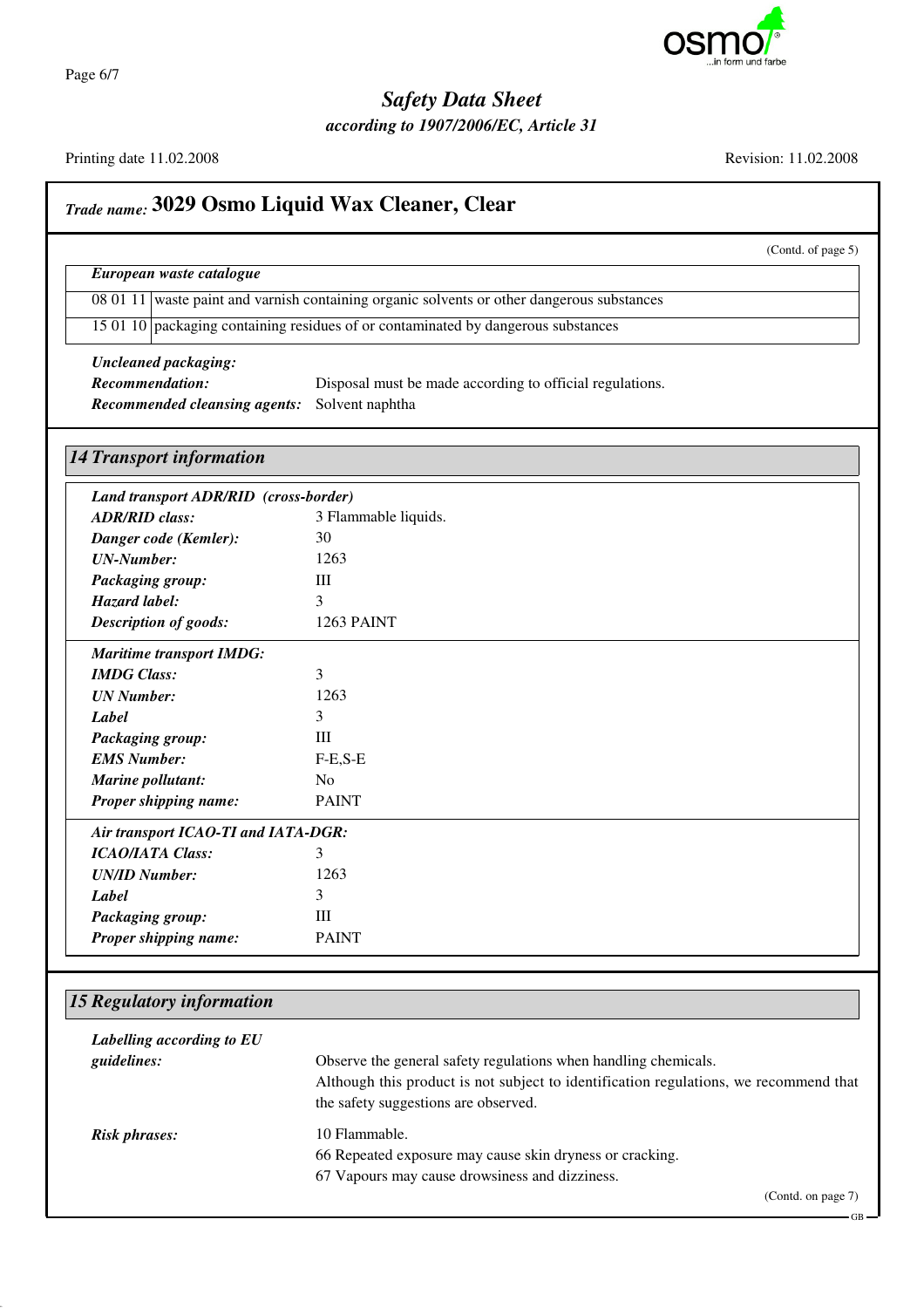

*according to 1907/2006/EC, Article 31*

Printing date 11.02.2008 Revision: 11.02.2008

| <b>Trade name: 3029 Osmo Liquid Wax Cleaner, Clear</b> |                                                                                                                             |
|--------------------------------------------------------|-----------------------------------------------------------------------------------------------------------------------------|
|                                                        | (Contd. of page 6)                                                                                                          |
| <b>Safety phrases:</b>                                 | Keep out of the reach of children.<br>2                                                                                     |
|                                                        | Keep away from sources of ignition - No smoking.<br>16                                                                      |
|                                                        | 24/25 Avoid contact with skin and eyes.                                                                                     |
|                                                        | In case of contact with eyes, rinse immediately with plenty of water and seek<br>26<br>medical advice.                      |
|                                                        | 46<br>If swallowed, seek medical advice immediately and show this container or label.                                       |
|                                                        | 51<br>Use only in well-ventilated areas.                                                                                    |
| Special labelling of certain                           |                                                                                                                             |
| preparations:                                          | Safety data sheet available for professional user on request.                                                               |
| <b>16 Other information</b>                            | This information is based on our present knowledge. However, this shall not constitute a guarantee for any specific product |
|                                                        | features and shall not establish a legally valid contractual relationship.                                                  |
| <b>Relevant R-phrases</b>                              | 10 Flammable.                                                                                                               |
|                                                        | 65 Harmful: may cause lung damage if swallowed.                                                                             |
|                                                        | 66 Repeated exposure may cause skin dryness or cracking.                                                                    |
|                                                        | 67 Vapours may cause drowsiness and dizziness.                                                                              |
| <b>Department issuing MSDS:</b>                        | product safety department                                                                                                   |
| Contact:                                               | Hr. Dr. Starp<br>$GB -$                                                                                                     |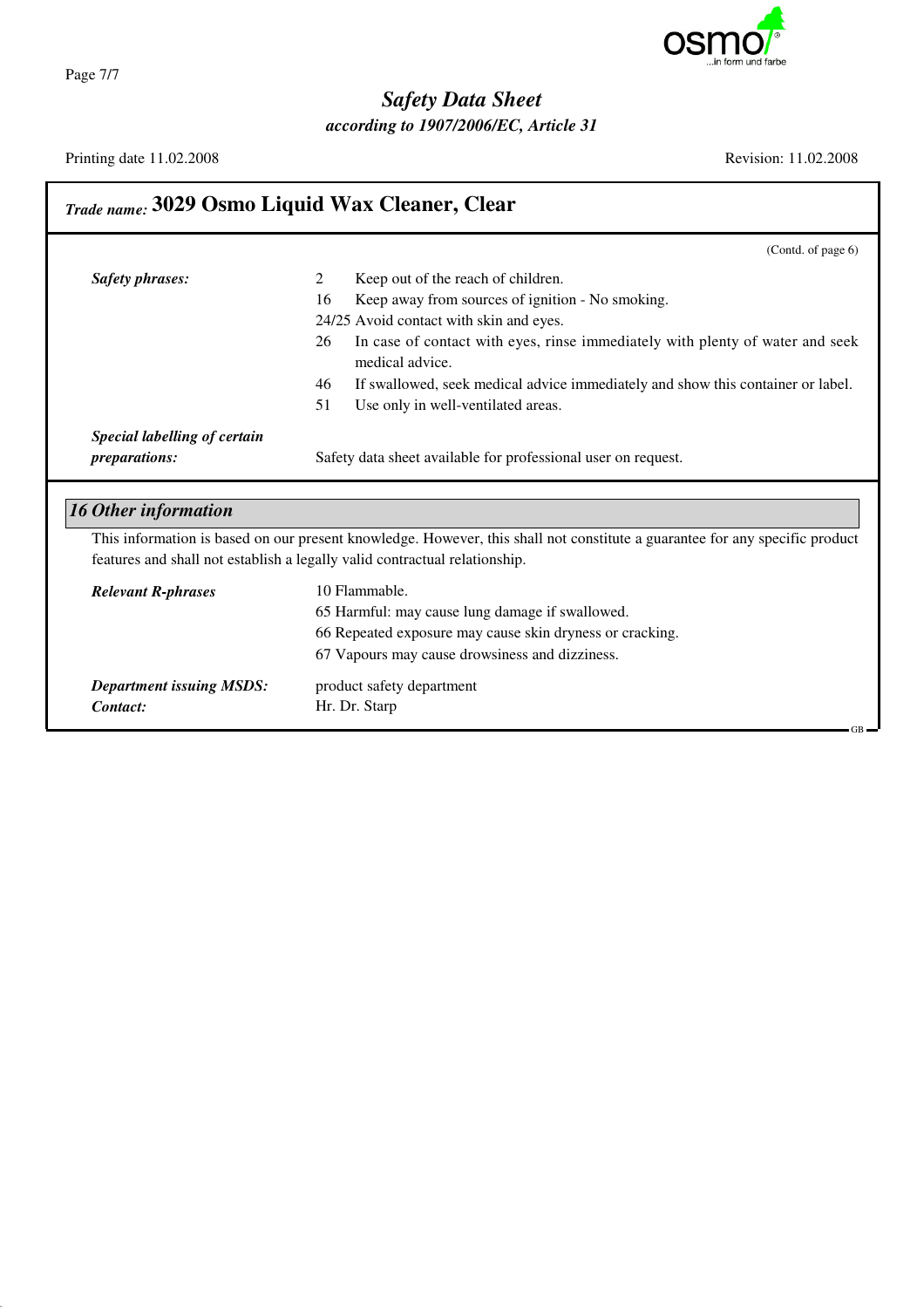Page 1/9



GB

# *Safety data sheet*

*according to 1907/2006/EC, Article 31*

|                                                                                | 1 Identification of the substance/mixture and of the company/undertaking                                                                                                                                 |
|--------------------------------------------------------------------------------|----------------------------------------------------------------------------------------------------------------------------------------------------------------------------------------------------------|
| 1.1 Product identifier                                                         |                                                                                                                                                                                                          |
| Trade name:                                                                    | <b>Osmo Liquid Wax Cleaner Spray, clear</b><br>1.2 Relevant identified uses of the substance or mixture and uses advised against                                                                         |
| Application of the substance / the<br>preparation                              | Maintenance product                                                                                                                                                                                      |
| 1.3 Details of the supplier of the safety data sheet                           |                                                                                                                                                                                                          |
| Manufacturer/Supplier:                                                         | Osmo Holz und Color GmbH & Co. KG<br>Affhüppen Esch 12<br>D-48231 Warendorf                                                                                                                              |
| <b>Further information obtainable</b>                                          |                                                                                                                                                                                                          |
| from:                                                                          | Product safety department<br>Phone: +49 (0) 251 / 692 - 188<br>Fax: +49 (0) 251 / 692 - 462                                                                                                              |
|                                                                                | e-mail: helmut.starp@osmo.de                                                                                                                                                                             |
| 1.4 Emergency telephone<br>number:                                             | emergency phone no. Berlin (24h): +49 (0) 30 / 30686 790 advisory service in German<br>and English                                                                                                       |
| F+; Extremely flammable<br>R12:<br>Extremely flammable.                        | Classification according to Directive 67/548/EEC or Directive 1999/45/EC                                                                                                                                 |
| $R66-67:$<br><b>Information concerning</b><br>particular hazards for human and | Repeated exposure may cause skin dryness or cracking. Vapours may cause drowsiness and dizziness.                                                                                                        |
| environment:                                                                   | The product has to be labelled due to the calculation procedure of the "General"<br>Classification guideline for preparations of the EU" in the latest valid version.<br>Warning! Pressurized container. |
| <b>Classification system:</b>                                                  | The classification is according to the latest editions of the EU-lists and extended by<br>company and literature data.                                                                                   |
| 2.2 Label elements                                                             |                                                                                                                                                                                                          |
| Labelling according to EU<br>guidelines:                                       | The product has been classified and marked in accordance with EU Directives /<br>Ordinance on Hazardous Materials.                                                                                       |
| Code letter and hazard<br>designation of product:                              | F+ Extremely flammable                                                                                                                                                                                   |
| <b>Risk phrases:</b>                                                           | 12 Extremely flammable.<br>(Contd. on page 2)                                                                                                                                                            |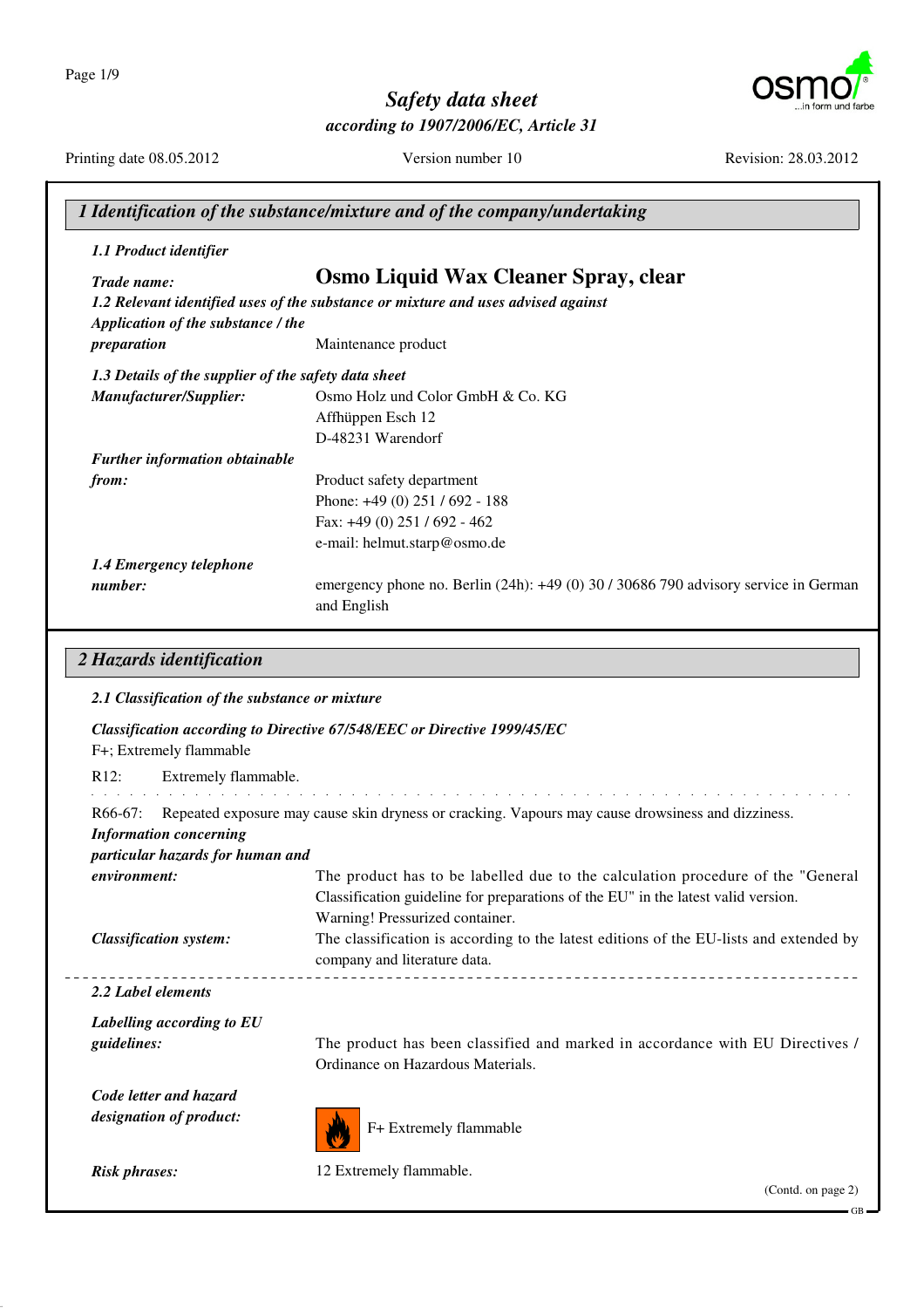

Printing date 08.05.2012 Version number 10 Revision: 28.03.2012

| <b>Trade name: Osmo Liquid Wax Cleaner Spray, clear</b> |                |                                                                                                  |
|---------------------------------------------------------|----------------|--------------------------------------------------------------------------------------------------|
|                                                         |                | (Contd. of page 1)                                                                               |
|                                                         |                | 66 Repeated exposure may cause skin dryness or cracking.                                         |
|                                                         |                | 67 Vapours may cause drowsiness and dizziness.                                                   |
| <b>Safety phrases:</b>                                  | $\overline{2}$ | Keep out of the reach of children.                                                               |
|                                                         | 16             | Keep away from sources of ignition - No smoking.                                                 |
|                                                         | 23             | Do not breathe fumes/aerosol.                                                                    |
|                                                         | 24/25          | Avoid contact with skin and eyes.                                                                |
|                                                         | 26             | In case of contact with eyes, rinse immediately with plenty of water and seek<br>medical advice. |
|                                                         |                | 36/37/39 Wear suitable protective clothing, gloves and eye/face protection.                      |
|                                                         | 46             | If swallowed, seek medical advice immediately and show this container or                         |
|                                                         |                | label.                                                                                           |
|                                                         | 51             | Use only in well-ventilated areas.                                                               |
|                                                         | 56             | Dispose of this material and its container to hazardous or special waste                         |
|                                                         |                | collection point.                                                                                |
| Special labelling of certain                            |                |                                                                                                  |
| preparations:                                           |                | Pressurized container: protect from sunlight and do not expose to temperatures                   |
|                                                         |                | exceeding 50°C. Do not pierce or burn, even after use.                                           |
|                                                         |                | 93.4 % by mass of the contents are flammable                                                     |
|                                                         |                | Keep out of the reach of children                                                                |
| 2.3 Other hazards                                       |                |                                                                                                  |
| <b>Results of PBT and vPvB assessment</b>               |                |                                                                                                  |
| <b>PBT:</b>                                             |                | Not applicable.                                                                                  |
| $v P v B$ :                                             |                | Not applicable.                                                                                  |

#### *3 Composition/information on ingredients*

*3.2 Chemical characterization: Mixtures*

**Description:** Mixture of substances listed below with nonhazardous additions.

| aliphatic hydrocarbons, C9-C10                                                     | 50-75%                                                                                                                                    |
|------------------------------------------------------------------------------------|-------------------------------------------------------------------------------------------------------------------------------------------|
| Xn R65                                                                             |                                                                                                                                           |
|                                                                                    |                                                                                                                                           |
| Flam. Liq. 3, H226; Asp. Tox. 1, H304; STOT SE 3, H336; Aquatic Chronic 3,<br>H412 |                                                                                                                                           |
| butane                                                                             | $10 - 25\%$                                                                                                                               |
| $F + R12$                                                                          |                                                                                                                                           |
|                                                                                    |                                                                                                                                           |
|                                                                                    | Index number: 649-328-00-1 R10-52/53-66-67<br>Reg.nr.: 01-2119471843-32<br>Index number: 601-004-00-0 Flam. Gas 1, H220; Press. Gas, H280 |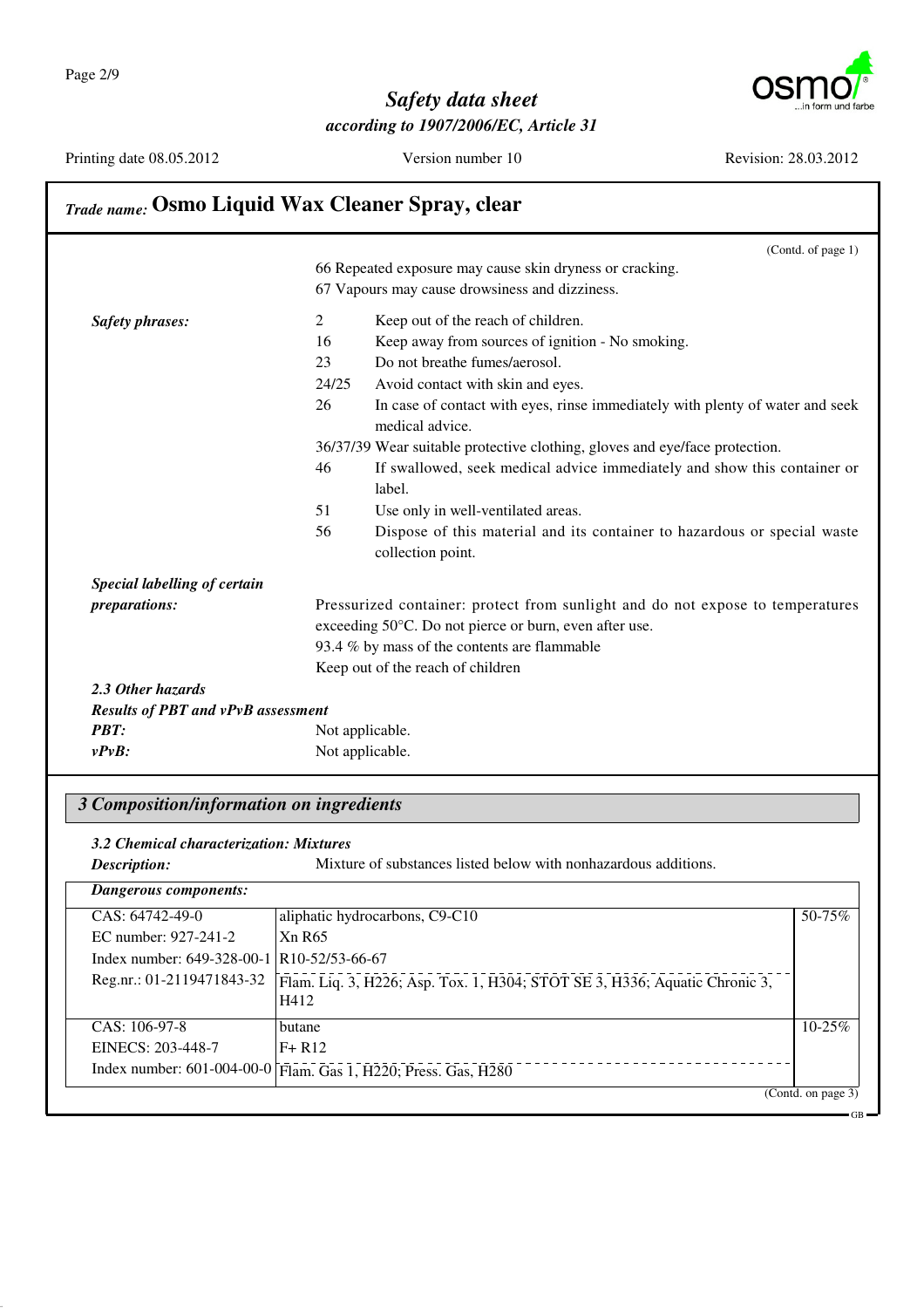

GB

#### *Safety data sheet according to 1907/2006/EC, Article 31*

Printing date 08.05.2012 Version number 10 Revision: 28.03.2012

#### *Trade name:* **Osmo Liquid Wax Cleaner Spray, clear** (Contd. of page 2) CAS: 74-98-6 EINECS: 200-827-9 Index number: 601-003-00-5 Flam. Gas 1, H220; Press. Gas, H280 propane F+ R12  $2.5 - 10\%$ CAS: 75-28-5 EINECS: 200-857-2 Index number: 601-004-01-8 Flam. Gas 1, H220; Press. Gas, H280 isobutane F+ R12  $\sqrt{2.5\%}$ *Regulation (EC) No 648/2004 on detergents / Labelling for contents* aliphatic hydrocarbons  $\geq 30\%$ *Additional information:* For the wording of the listed risk phrases refer to section 16. *4 First aid measures 4.1 Description of first aid measures General information:* Immediately remove any clothing soiled by the product. Take affected persons out into the fresh air. *After inhalation:* Supply fresh air. If required, provide artificial respiration. Keep patient warm. Consult doctor if symptoms persist. In case of unconsciousness place patient stably in side position for transportation. *After skin contact:* Immediately wash with water and soap and rinse thoroughly. *After eye contact:* Rinse opened eye for several minutes under running water. Then consult a doctor. *After swallowing:* If swallowed, seek medical advice immediately and show this container or label. *4.2 Most important symptoms and effects, both acute and delayed* Headache Dizziness *4.3 Indication of any immediate medical attention and special treatment needed* No further relevant information available. *5 Firefighting measures 5.1 Extinguishing media Suitable extinguishing agents:* CO2, powder or water spray. Fight larger fires with water spray or alcohol resistant foam. *For safety reasons unsuitable extinguishing agents:* Water with full jet *5.2 Special hazards arising from the substance or mixture* Can form explosive gas-air mixtures. Formation of toxic gases is possible during heating or in case of fire. *5.3 Advice for firefighters Protective equipment:* Mouth respiratory protective device. *Additional information* Dispose of fire debris and contaminated fire fighting water in accordance with official regulations. (Contd. on page 4)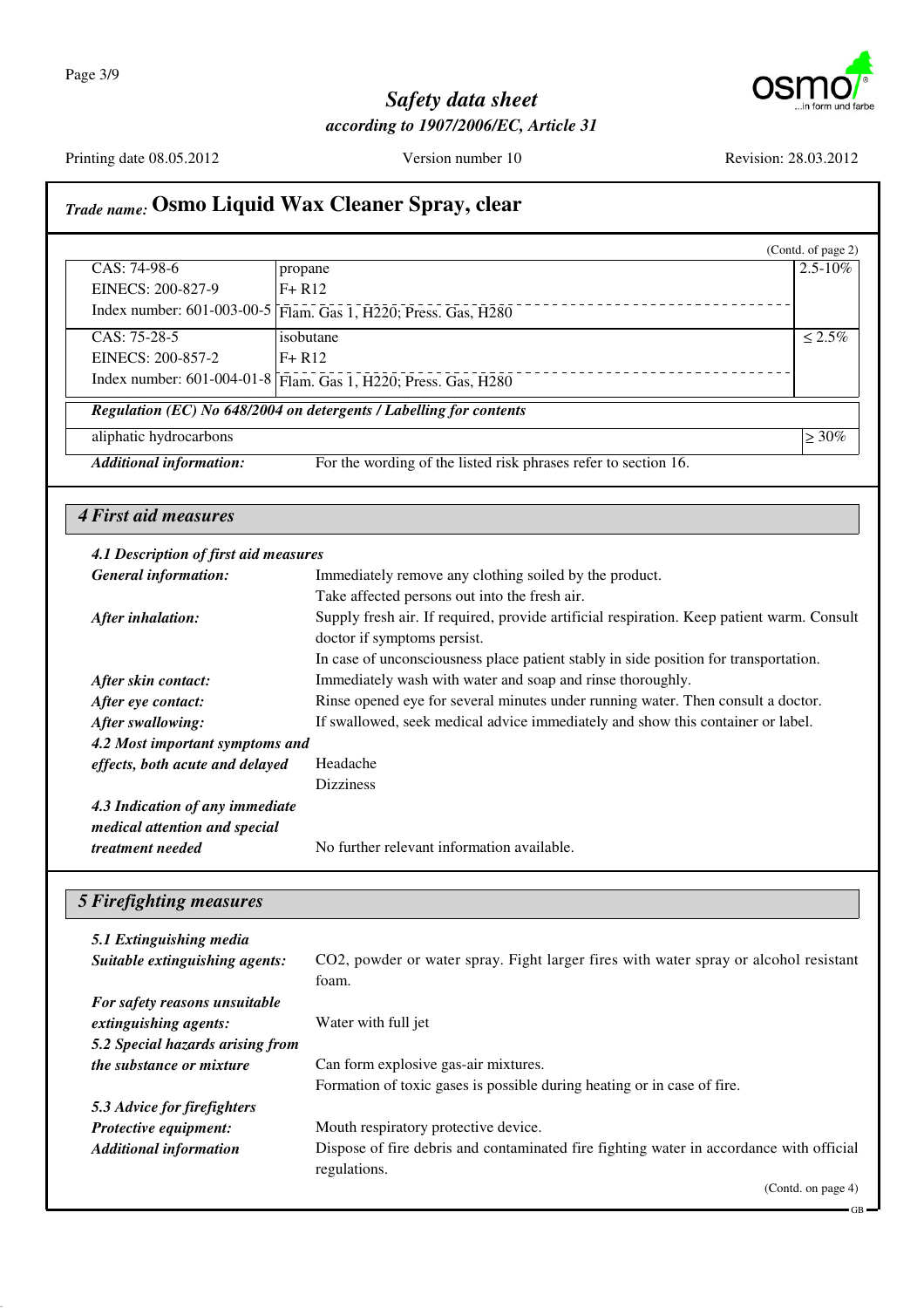

|                                                                              | (Contd. of page 3)<br>Cool endangered receptacles with water spray.                        |
|------------------------------------------------------------------------------|--------------------------------------------------------------------------------------------|
| <b>6 Accidental release measures</b>                                         |                                                                                            |
| <b>6.1 Personal precautions,</b>                                             |                                                                                            |
| protective equipment and                                                     |                                                                                            |
| emergency procedures                                                         | Ensure adequate ventilation                                                                |
|                                                                              | Wear protective equipment. Keep unprotected persons away.                                  |
|                                                                              | Keep away from ignition sources.                                                           |
| <b>6.2 Environmental precautions:</b>                                        | Do not allow to enter sewers/ surface or ground water.                                     |
|                                                                              | Inform respective authorities in case of seepage into water course or sewage system.       |
| 6.3 Methods and material for                                                 |                                                                                            |
| containment and cleaning up:                                                 | Warm water and cleansing agent                                                             |
|                                                                              | Ensure adequate ventilation.                                                               |
| <b>6.4 Reference to other sections</b>                                       | See Section 13 for disposal information.                                                   |
| <b>7 Handling and storage</b>                                                |                                                                                            |
|                                                                              | 7.1 Precautions for safe handling Keep away from heat and direct sunlight.                 |
|                                                                              | Keep receptacles tightly sealed.                                                           |
|                                                                              | Use only in well ventilated areas.                                                         |
|                                                                              | Ensure good interior ventilation, especially at floor level. (Fumes are heavier than air). |
| <b>Information about fire - and</b>                                          |                                                                                            |
| explosion protection:                                                        | Do not spray onto a naked flame or any incandescent material.                              |
|                                                                              | Keep ignition sources away - Do not smoke.                                                 |
|                                                                              | Protect against electrostatic charges.                                                     |
|                                                                              | Pressurized container: protect from sunlight and do not expose to temperatures             |
|                                                                              | exceeding 50°C, i.e. electric lights. Do not pierce or burn, even after use.               |
| 7.2 Conditions for safe storage, including any incompatibilities<br>Storage: |                                                                                            |
| Requirements to be met by                                                    |                                                                                            |
| storerooms and receptacles:                                                  | Store in a cool location.                                                                  |
|                                                                              | Observe official regulations on storing packagings with pressurized containers.            |
| Information about storage in one                                             |                                                                                            |
| common storage facility:                                                     | Do not store together with alkalis (caustic solutions).                                    |
|                                                                              | Do not store together with oxidizing and acidic materials.                                 |
| <b>Further information about</b>                                             |                                                                                            |
| storage conditions:                                                          | Store only outside or in explosion proof rooms.                                            |
|                                                                              | Store in a cool place. Heat will increase pressure and may lead to the receptacle          |
|                                                                              | bursting.                                                                                  |
|                                                                              | Keep container tightly sealed.                                                             |
|                                                                              | Store in cool, dry conditions in well sealed receptacles.                                  |
|                                                                              | Protect from heat and direct sunlight.                                                     |
|                                                                              |                                                                                            |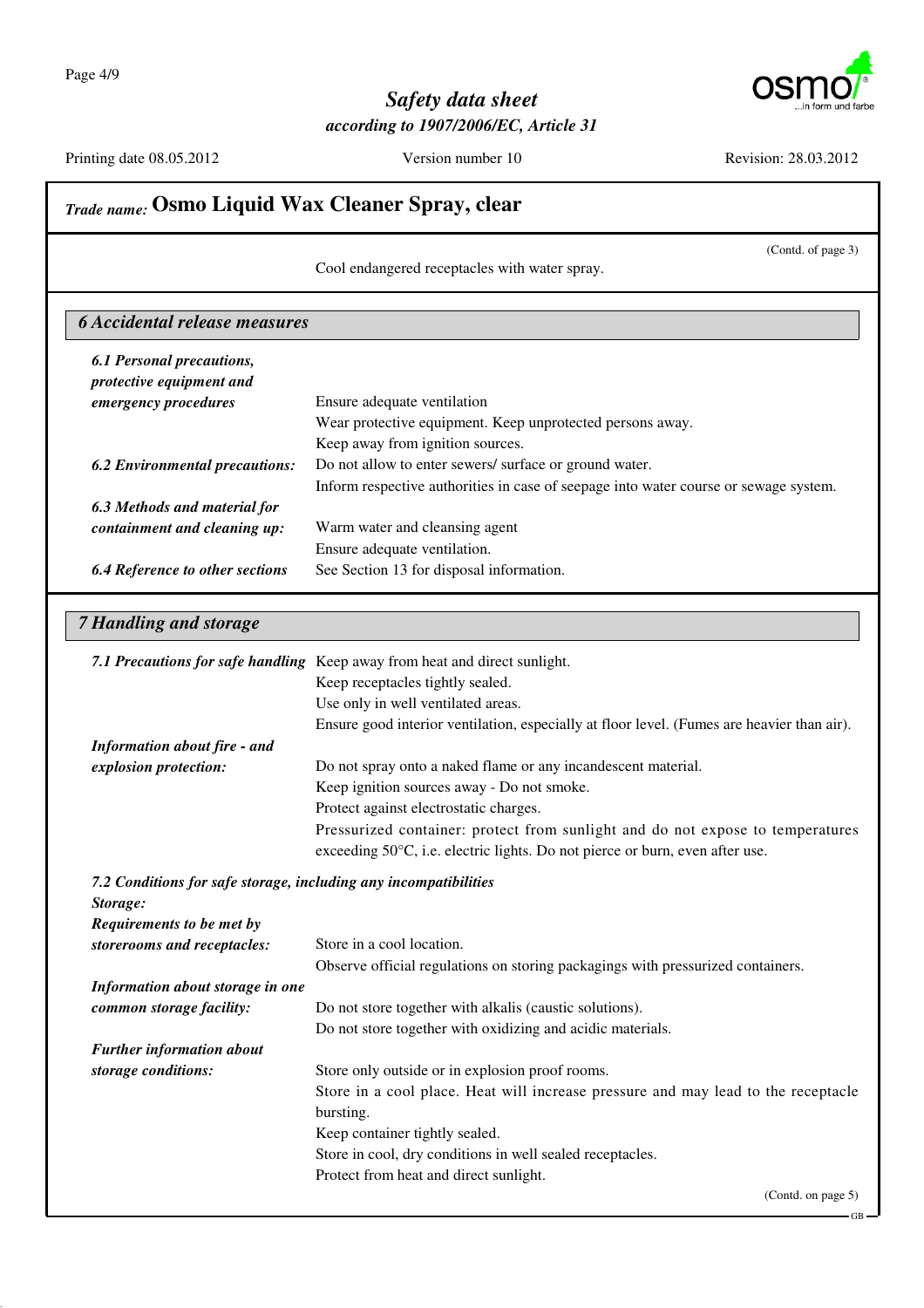Page 5/9



## *Safety data sheet according to 1907/2006/EC, Article 31*

| Trade name: Osmo Liquid Wax Cleaner Spray, clear |                                                                                            |                                                                                                                                                                        |
|--------------------------------------------------|--------------------------------------------------------------------------------------------|------------------------------------------------------------------------------------------------------------------------------------------------------------------------|
|                                                  | 7.3 Specific end $use(s)$                                                                  | (Contd. of page 4)<br>No further relevant information available.                                                                                                       |
|                                                  | 8 Exposure controls/personal protection                                                    |                                                                                                                                                                        |
|                                                  | <b>Additional information about</b>                                                        |                                                                                                                                                                        |
|                                                  | design of technical facilities:                                                            | No further data; see item 7.                                                                                                                                           |
|                                                  | 8.1 Control parameters                                                                     |                                                                                                                                                                        |
|                                                  |                                                                                            | Ingredients with limit values that require monitoring at the workplace:                                                                                                |
|                                                  | 64742-49-0 aliphatic hydrocarbons, C9-C10                                                  |                                                                                                                                                                        |
|                                                  | TWA $(8 \text{ H})$ Short-term value: $1000 \text{ mg/m}^3$<br>Source UK SIA               |                                                                                                                                                                        |
|                                                  |                                                                                            |                                                                                                                                                                        |
| 106-97-8 butane                                  |                                                                                            |                                                                                                                                                                        |
| <b>WEL</b>                                       |                                                                                            | Short-term value: 1810 mg/m <sup>3</sup> , 750 ppm                                                                                                                     |
|                                                  |                                                                                            | Long-term value: 1450 mg/m <sup>3</sup> , 600 ppm<br>Carc (if more than 0.1% of buta-1.3-diene)                                                                        |
|                                                  |                                                                                            |                                                                                                                                                                        |
| 74-98-6 propane                                  |                                                                                            |                                                                                                                                                                        |
| AGW                                              | 4(II);DFG                                                                                  | Long-term value: 1800 mg/m <sup>3</sup> , 1000 ppm                                                                                                                     |
| 75-28-5 isobutane                                |                                                                                            |                                                                                                                                                                        |
| <b>OEL</b>                                       |                                                                                            | Short-term value: 3800 mg/m <sup>3</sup> , 750 ppm                                                                                                                     |
|                                                  | EH 40/97                                                                                   | Long-term value: 1900 mg/m <sup>3</sup> , 600 ppm                                                                                                                      |
|                                                  | <b>Additional information:</b>                                                             | The lists valid during the making were used as basis.                                                                                                                  |
|                                                  | 8.2 Exposure controls<br>Personal protective equipment:<br>General protective and hygienic |                                                                                                                                                                        |
| measures:                                        |                                                                                            | Do not inhale gases / fumes / aerosols.                                                                                                                                |
|                                                  |                                                                                            | Immediately remove all soiled and contaminated clothing                                                                                                                |
|                                                  |                                                                                            | Keep away from foodstuffs, beverages and feed.                                                                                                                         |
|                                                  |                                                                                            | Avoid contact with the eyes and skin.                                                                                                                                  |
|                                                  |                                                                                            | Do not eat, drink, smoke or sniff while working.                                                                                                                       |
|                                                  | <b>Respiratory protection:</b>                                                             | Not necessary if room is well-ventilated.                                                                                                                              |
|                                                  |                                                                                            | In case of brief exposure or low pollution use respiratory filter device. In case of<br>intensive or longer exposure use self-contained respiratory protective device. |
|                                                  |                                                                                            | Use suitable respiratory protective device in case of insufficient ventilation.                                                                                        |
|                                                  |                                                                                            | Filter P3                                                                                                                                                              |
|                                                  | <b>Protection of hands:</b>                                                                | The glove material has to be impermeable and resistant to the product/ the substance/<br>the preparation.                                                              |
|                                                  |                                                                                            | Selection of the glove material on consideration of the penetration times, rates of<br>diffusion and the degradation                                                   |
| <b>Material of gloves</b>                        |                                                                                            | Nitrile rubber, NBR                                                                                                                                                    |
|                                                  |                                                                                            | (Contd. on page 6)                                                                                                                                                     |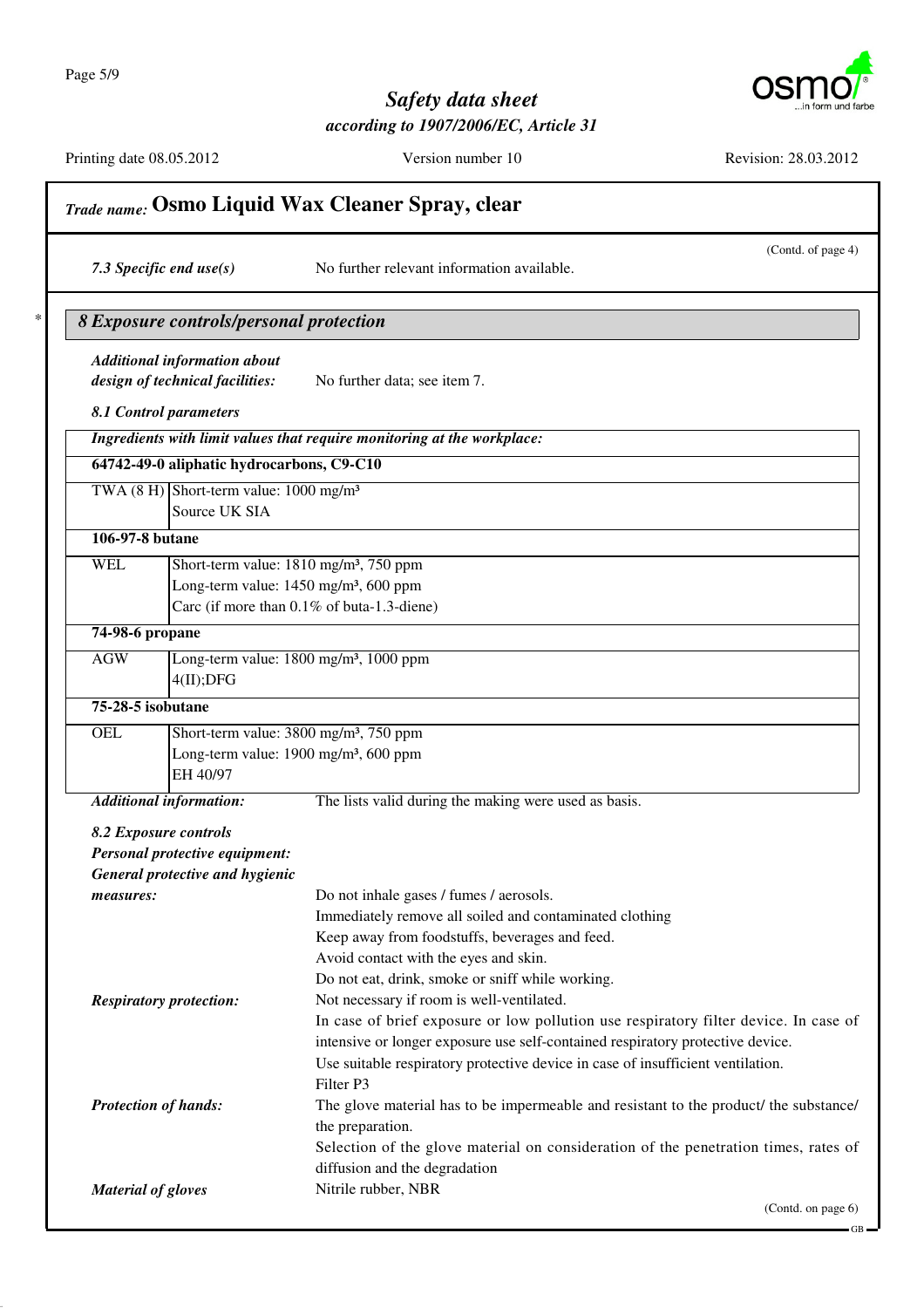

Printing date 08.05.2012 Version number 10 Revision: 28.03.2012

## *Trade name:* **Osmo Liquid Wax Cleaner Spray, clear**

(Contd. of page 5) *Penetration time of glove material* The exact break trough time has to be found out by the manufacturer of the protective gloves and has to be observed.

| For the permanent contact gloves |                          |
|----------------------------------|--------------------------|
| made of the following materials  |                          |
| are suitable:                    | Nitrile rubber, NBR      |
| As protection from splashes      |                          |
| gloves made of the following     |                          |
| <i>materials are suitable:</i>   | Nitrile rubber, NBR      |
| Eye protection:                  | Tightly sealed goggles   |
| <b>Body protection:</b>          | Protective work clothing |

#### *9 Physical and chemical properties*

| 9.1 Information on basic physical and chemical properties |                                                                                                |
|-----------------------------------------------------------|------------------------------------------------------------------------------------------------|
| <b>General Information</b>                                |                                                                                                |
| Appearance:                                               |                                                                                                |
| Form:                                                     | Aerosol                                                                                        |
| Colour:                                                   | Colourless                                                                                     |
| Odour:                                                    | Characteristic                                                                                 |
| Change in condition                                       |                                                                                                |
| <b>Melting point/Melting range:</b>                       | Undetermined.                                                                                  |
| <b>Boiling point/Boiling range:</b>                       | Not applicable, as aerosol.                                                                    |
| <b>Flash point:</b>                                       | Not applicable, as aerosol.                                                                    |
| Self-igniting:                                            | Product is not selfigniting.                                                                   |
| Danger of explosion:                                      | Product is not explosive. However, formation of explosive air/vapour mixtures are<br>possible. |
| <b>Explosion limits:</b>                                  |                                                                                                |
| Lower:                                                    | $0.8$ Vol $%$                                                                                  |
| <b>Upper:</b>                                             | 8.5 Vol $%$                                                                                    |
| Vapour pressure at 20°C:                                  | $10$ hPa                                                                                       |
| Density:                                                  | Not determined.                                                                                |
| Solubility in / Miscibility with                          |                                                                                                |
| water:                                                    | Not miscible or difficult to mix.                                                              |
| 9.2 Other information                                     | No further relevant information available.                                                     |
|                                                           | (Contd. on page 7)                                                                             |

GB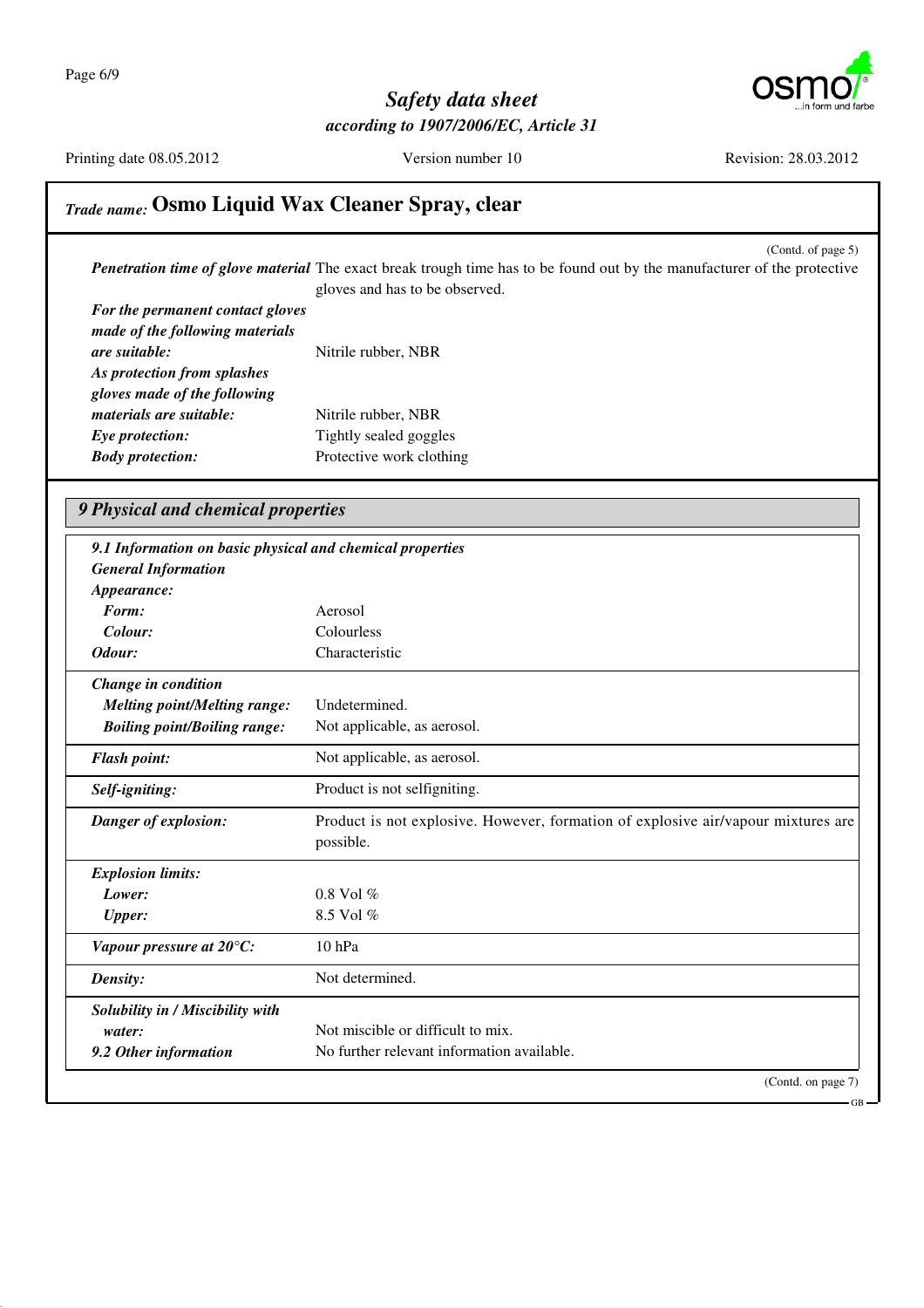

Printing date 08.05.2012 Version number 10 Revision: 28.03.2012

## *Trade name:* **Osmo Liquid Wax Cleaner Spray, clear**

(Contd. of page 6)

#### *10 Stability and reactivity*

| 10.1 Reactivity                     |                                                                                                                                                                                                                                                                            |
|-------------------------------------|----------------------------------------------------------------------------------------------------------------------------------------------------------------------------------------------------------------------------------------------------------------------------|
| 10.2 Chemical stability             |                                                                                                                                                                                                                                                                            |
| <b>Thermal decomposition /</b>      |                                                                                                                                                                                                                                                                            |
| conditions to be avoided:           | Pressurized container: protect from sunlight and do not expose to temperatures<br>exceeding $50^{\circ}$ C, i.e. electric lights. Do not pierce or burn, even after use.<br>Store in a cool place. Heat will increase pressure and may lead to the receptacle<br>bursting. |
| 10.3 Possibility of hazardous       |                                                                                                                                                                                                                                                                            |
| reactions                           | Forms explosive gas mixture with air.                                                                                                                                                                                                                                      |
| 10.4 Conditions to avoid            | No further relevant information available.                                                                                                                                                                                                                                 |
| 10.5 Incompatible materials:        | No further relevant information available.                                                                                                                                                                                                                                 |
| <b>10.6 Hazardous decomposition</b> |                                                                                                                                                                                                                                                                            |
| <i>products:</i>                    | Carbon monoxide and carbon dioxide                                                                                                                                                                                                                                         |
|                                     | Nitrogen oxides (NO <sub>x</sub> )                                                                                                                                                                                                                                         |

#### *11 Toxicological information*

## *11.1 Information on toxicological effects*

*Acute toxicity:*

|              |                                 | LD/LC50 values relevant for classification:                                         |  |
|--------------|---------------------------------|-------------------------------------------------------------------------------------|--|
|              |                                 | 64742-49-0 Naphtha (petroleum), hydrotreated light                                  |  |
| Oral         | LD50                            | $>2000$ mg/kg (rat)                                                                 |  |
| Dermal       | LD50                            | $>2000$ mg/kg (rat)                                                                 |  |
|              |                                 | Inhalative $ LC50/4h  > 20$ mg/l (rat)                                              |  |
|              | <b>Primary irritant effect:</b> |                                                                                     |  |
| on the skin: |                                 | At long or repeated contact with skin it may cause dermatitis due to the degreasing |  |
|              |                                 | effect of the solvent.                                                              |  |

effect of the solvent. **on the eye:** Irritating effect. *Sensitization:* No sensitizing effects known.

#### *12 Ecological information*

*12.1 Toxicity*

*Aquatic toxicity:*

**64742-49-0 Naphtha (petroleum), hydrotreated light**

EC50 / 24h <130 mg/kg (Oncorhynchus mykiss (Regenbogenforelle))

>100 mg/kg (selenastrum capricornutum)

*12.2 Persistence and degradability* No further relevant information available.

12.3 Bioaccumulative potential No further relevant information available.

(Contd. on page 8)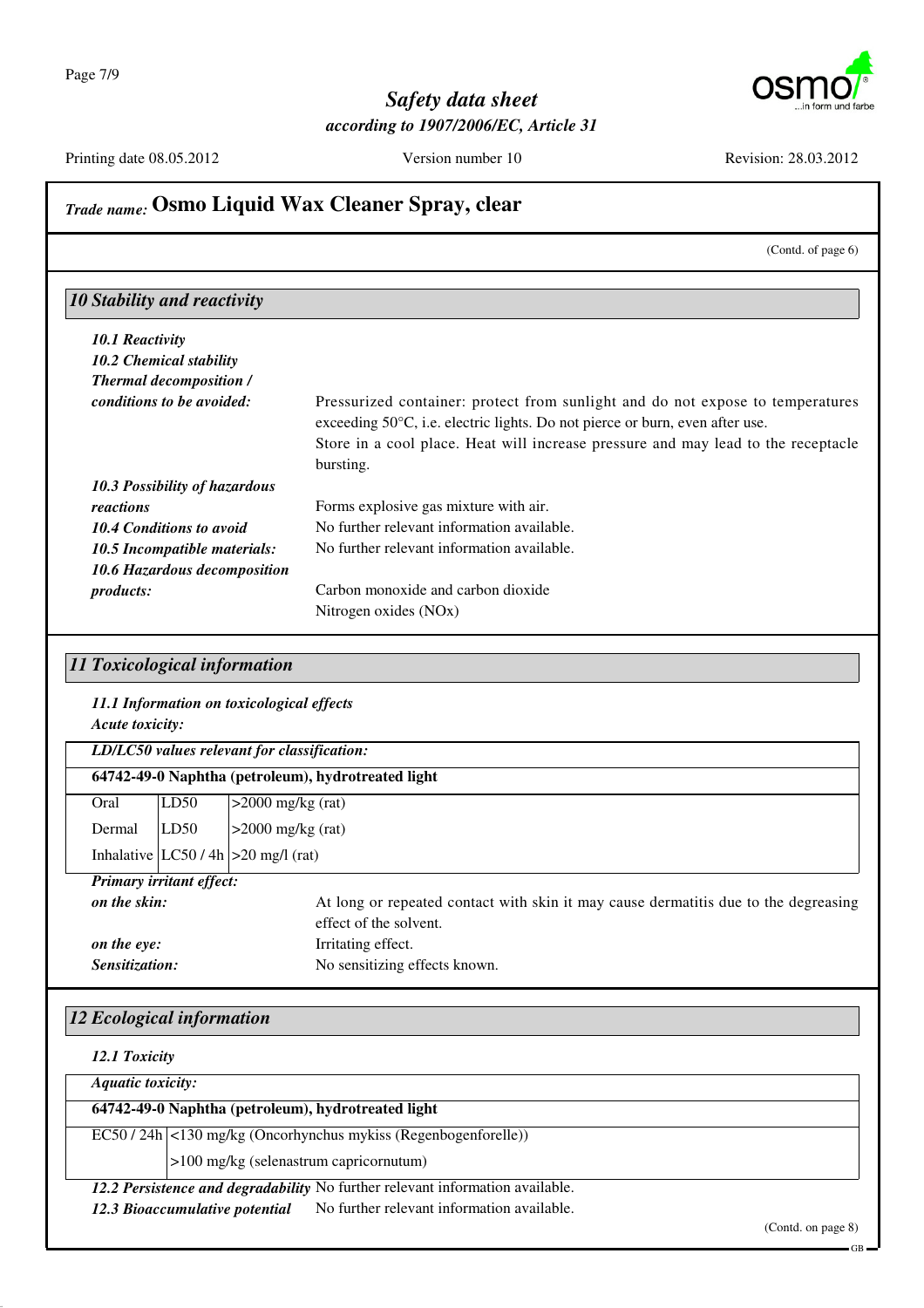Page 8/9



#### *Safety data sheet according to 1907/2006/EC, Article 31*

Printing date 08.05.2012 Version number 10 Revision: 28.03.2012

*IMDG, IATA*

*Class* 2.1

## *Trade name:* **Osmo Liquid Wax Cleaner Spray, clear**

|                                         | (Contd. of page 7)                                                                                                      |
|-----------------------------------------|-------------------------------------------------------------------------------------------------------------------------|
| 12.4 Mobility in soil                   | No further relevant information available.                                                                              |
| Additional ecological information:      |                                                                                                                         |
| <b>General notes:</b>                   | Water hazard class 1 (German Regulation) (Self-assessment): slightly hazardous for                                      |
|                                         | water                                                                                                                   |
|                                         | Do not allow product to reach ground water, water course or sewage system.                                              |
| 12.5 Results of PBT and vPvB assessment |                                                                                                                         |
| <b>PBT:</b>                             | Not applicable.                                                                                                         |
| $v P v B$ :                             | Not applicable.                                                                                                         |
| 12.6 Other adverse effects              | No further relevant information available.                                                                              |
| <b>13 Disposal considerations</b>       |                                                                                                                         |
| 13.1 Waste treatment methods            |                                                                                                                         |
| Recommendation                          | Must not be disposed together with household garbage. Do not allow product to reach                                     |
|                                         | sewage system.                                                                                                          |
| European waste catalogue                |                                                                                                                         |
|                                         | 08 01 11 waste paint and varnish containing organic solvents or other dangerous substances                              |
|                                         |                                                                                                                         |
|                                         | 16 05 05 gases in pressure containers other than those mentioned in 16 05 04                                            |
| containers                              | 15 01 11 metallic packaging containing a dangerous solid porous matrix (for example asbestos), including empty pressure |
| <b>Uncleaned packaging:</b>             |                                                                                                                         |
| <b>Recommendation:</b>                  | Disposal must be made according to official regulations.                                                                |
| <b>Recommended cleansing agents:</b>    | Solvent naphtha                                                                                                         |
|                                         |                                                                                                                         |
|                                         |                                                                                                                         |
| <b>14 Transport information</b>         |                                                                                                                         |
| 14.1 UN-Number                          |                                                                                                                         |
| ADR, IMDG, IATA                         | <b>UN1950</b>                                                                                                           |
|                                         |                                                                                                                         |
| 14.2 UN proper shipping name            |                                                                                                                         |
| ADR                                     | 1950 AEROSOLS                                                                                                           |
| IMDG                                    | <b>AEROSOLS</b>                                                                                                         |
| <b>IATA</b>                             | AEROSOLS, flammable                                                                                                     |
| 14.3 Transport hazard class(es)         |                                                                                                                         |
| <b>ADR</b>                              |                                                                                                                         |
| <b>Class</b>                            | 2 5F Gases.                                                                                                             |
| <b>Label</b>                            | 2.1                                                                                                                     |
|                                         |                                                                                                                         |

(Contd. on page 9)

GB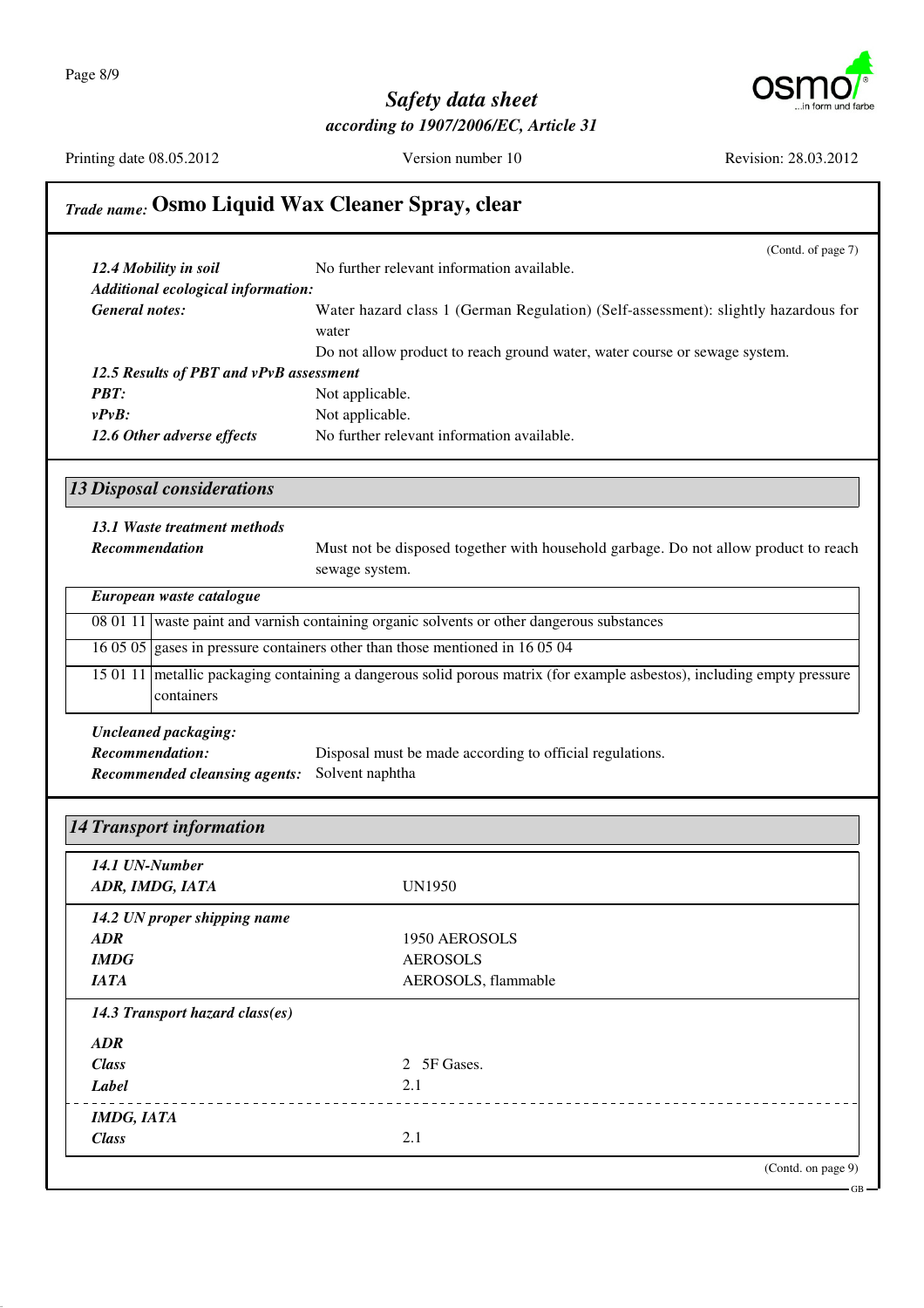

| Label                                                                                  | (Contd. of page 8)<br>2.1                                                                                                                                                                                                       |
|----------------------------------------------------------------------------------------|---------------------------------------------------------------------------------------------------------------------------------------------------------------------------------------------------------------------------------|
|                                                                                        |                                                                                                                                                                                                                                 |
| 14.4 Packing group<br>ADR, IMDG, IATA                                                  | Void                                                                                                                                                                                                                            |
| <b>14.5 Environmental hazards:</b><br><b>Marine pollutant:</b>                         | No                                                                                                                                                                                                                              |
| 14.6 Special precautions for user<br>Danger code (Kemler):                             | Warning: Gases.                                                                                                                                                                                                                 |
| <b>EMS Number:</b>                                                                     | $F-D,S-U$                                                                                                                                                                                                                       |
| 14.7 Transport in bulk according to Annex II of<br><b>MARPOL73/78 and the IBC Code</b> | Not applicable.                                                                                                                                                                                                                 |
| Transport/Additional information:                                                      |                                                                                                                                                                                                                                 |
| ADR                                                                                    |                                                                                                                                                                                                                                 |
| <b>Tunnel restriction code</b>                                                         | D                                                                                                                                                                                                                               |
|                                                                                        | 15.2 Chemical safety assessment: A Chemical Safety Assessment has not been carried out.                                                                                                                                         |
| <b>15 Regulatory information</b><br><b>16 Other information</b>                        |                                                                                                                                                                                                                                 |
|                                                                                        | features and shall not establish a legally valid contractual relationship.                                                                                                                                                      |
| <b>Relevant phrases</b>                                                                | Extremely flammable gas.<br>H <sub>220</sub>                                                                                                                                                                                    |
|                                                                                        | Flammable liquid and vapour.<br>H <sub>226</sub><br>H280 Contains gas under pressure; may explode if heated.                                                                                                                    |
|                                                                                        | May be fatal if swallowed and enters airways.<br>H304                                                                                                                                                                           |
|                                                                                        | May cause drowsiness or dizziness.<br>H336                                                                                                                                                                                      |
|                                                                                        | Harmful to aquatic life with long lasting effects.<br>H412                                                                                                                                                                      |
|                                                                                        | Flammable.<br>R10                                                                                                                                                                                                               |
|                                                                                        | R12<br>Extremely flammable.                                                                                                                                                                                                     |
|                                                                                        |                                                                                                                                                                                                                                 |
|                                                                                        | aquatic environment.<br>R <sub>65</sub><br>Harmful: may cause lung damage if swallowed.                                                                                                                                         |
|                                                                                        | Repeated exposure may cause skin dryness or cracking.<br>R <sub>66</sub>                                                                                                                                                        |
|                                                                                        | Vapours may cause drowsiness and dizziness.<br>R <sub>67</sub>                                                                                                                                                                  |
| <b>Department issuing MSDS:</b>                                                        | product safety department                                                                                                                                                                                                       |
| Contact:<br>* Data compared to the previous                                            | This information is based on our present knowledge. However, this shall not constitute a guarantee for any specific product<br>R52/53 Harmful to aquatic organisms, may cause long-term adverse effects in the<br>Hr. Dr. Starp |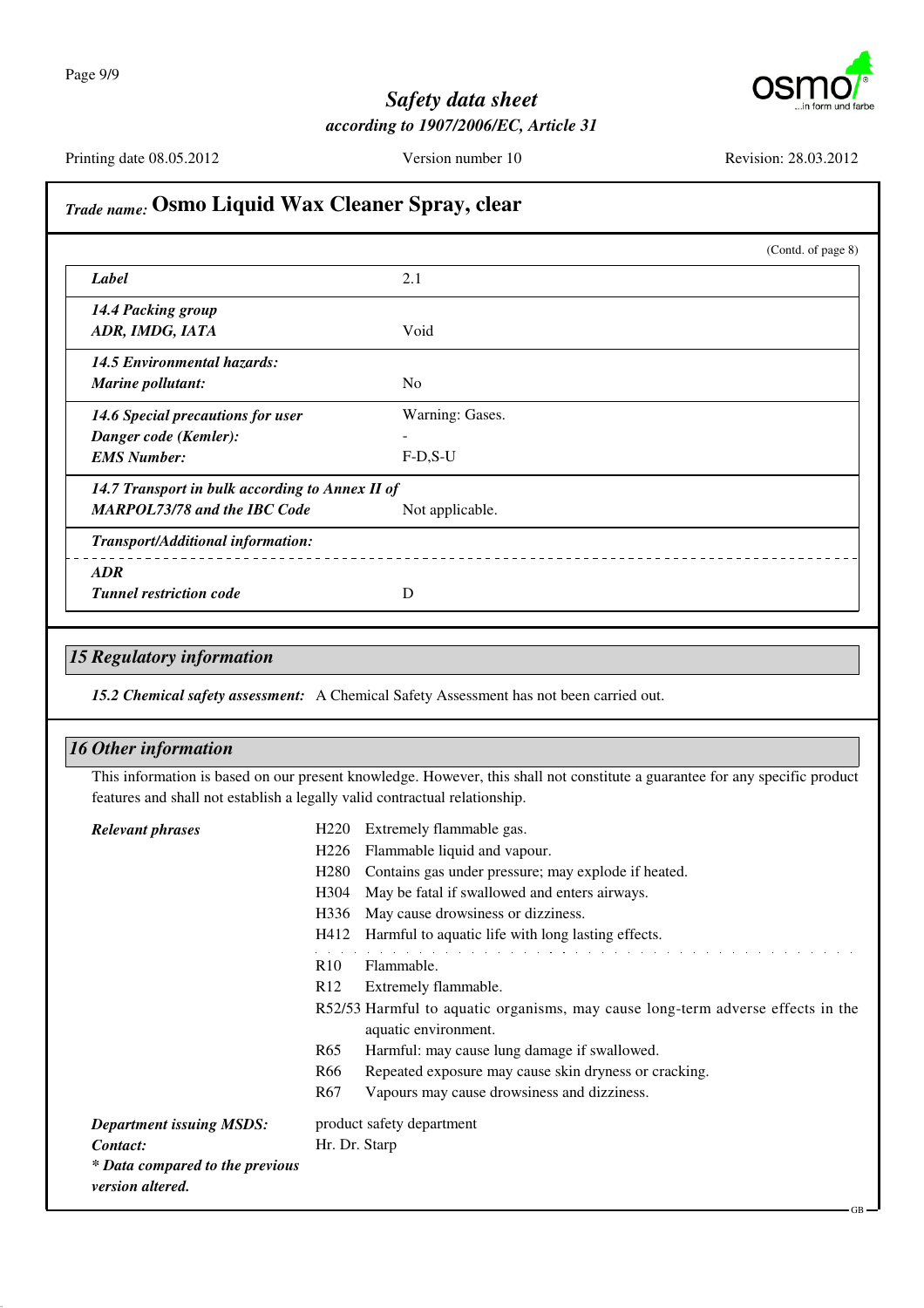Page 1/8



# *Safety data sheet*

*according to 1907/2006/EC, Article 31*

Printing date 08.05.2012 Version number 11 Revision: 03.09.2010

|                                                                                | 1 Identification of the substance/mixture and of the company/undertaking                                                                                                                                                                                                                                                                                                                                 |
|--------------------------------------------------------------------------------|----------------------------------------------------------------------------------------------------------------------------------------------------------------------------------------------------------------------------------------------------------------------------------------------------------------------------------------------------------------------------------------------------------|
| 1.1 Product identifier                                                         |                                                                                                                                                                                                                                                                                                                                                                                                          |
| Trade name:<br>Application of the substance / the                              | 3087 Osmo Liquid Wax Cleaner, White<br>1.2 Relevant identified uses of the substance or mixture and uses advised against                                                                                                                                                                                                                                                                                 |
| preparation                                                                    | Maintenance product<br>Cleaning agent/ Cleaner                                                                                                                                                                                                                                                                                                                                                           |
| 1.3 Details of the supplier of the safety data sheet<br>Manufacturer/Supplier: | Osmo Holz und Color GmbH & Co. KG<br>Affhüppen Esch 12<br>D-48231 Warendorf                                                                                                                                                                                                                                                                                                                              |
| Further information obtainable<br>from:<br>1.4 Emergency telephone<br>number:  | Product safety department<br>emergency phone no. Berlin (24h): +49 (0) 30 / 30686 790 advisory service in German<br>and English                                                                                                                                                                                                                                                                          |
| 2.1 Classification of the substance or mixture<br>$R10-66-67$ :<br>dizziness.  | Classification according to Directive 67/548/EEC or Directive 1999/45/EC<br>Flammable. Repeated exposure may cause skin dryness or cracking. Vapours may cause drowsiness and                                                                                                                                                                                                                            |
| <b>Classification system:</b>                                                  | The classification is according to the latest editions of the EU-lists and extended by<br>company and literature data.                                                                                                                                                                                                                                                                                   |
| 2.2 Label elements                                                             |                                                                                                                                                                                                                                                                                                                                                                                                          |
| Labelling according to EU<br>guidelines:                                       | Observe the general safety regulations when handling chemicals.<br>Although this product is not subject to identification regulations, we recommend that<br>the safety suggestions are observed.                                                                                                                                                                                                         |
| <b>Risk phrases:</b>                                                           | 10 Flammable.<br>66 Repeated exposure may cause skin dryness or cracking.<br>67 Vapours may cause drowsiness and dizziness.                                                                                                                                                                                                                                                                              |
| <b>Safety phrases:</b>                                                         | $\overline{2}$<br>Keep out of the reach of children.<br>Keep away from sources of ignition - No smoking.<br>16<br>24/25 Avoid contact with skin and eyes.<br>In case of contact with eyes, rinse immediately with plenty of water and seek<br>26<br>medical advice.<br>If swallowed, seek medical advice immediately and show this container or label.<br>46<br>Use only in well-ventilated areas.<br>51 |

*2.3 Other hazards Results of PBT and vPvB assessment PBT:* Not applicable.

(Contd. on page 2)

GB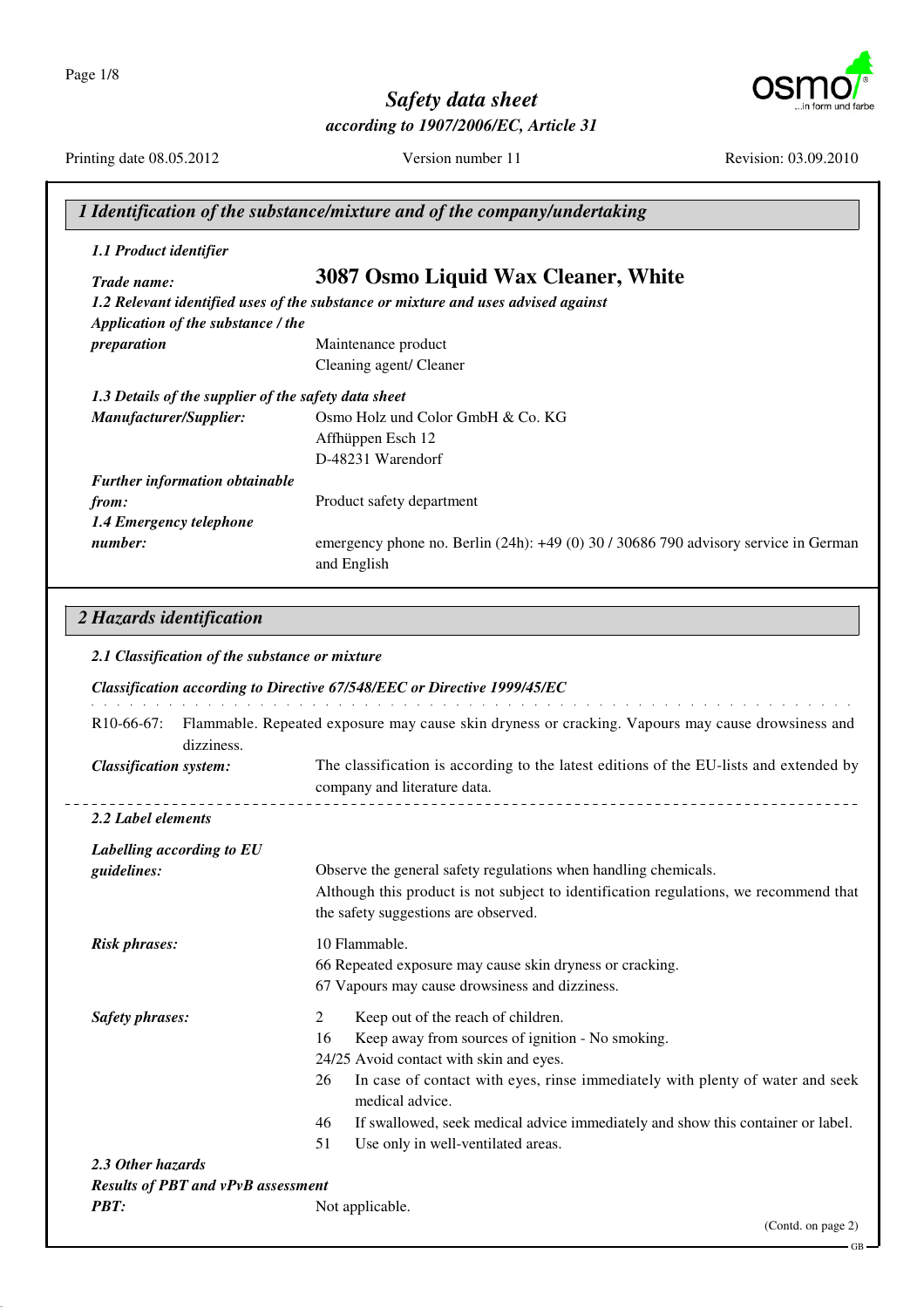

GB

## *Safety data sheet according to 1907/2006/EC, Article 31*

|                                                                    | Trade name: 3087 Osmo Liquid Wax Cleaner, White                                                                                                                                    |  |  |
|--------------------------------------------------------------------|------------------------------------------------------------------------------------------------------------------------------------------------------------------------------------|--|--|
| $v P v B$ :                                                        | (Contd. of page 1)<br>Not applicable.                                                                                                                                              |  |  |
| 3 Composition/information on ingredients                           |                                                                                                                                                                                    |  |  |
| 3.2 Chemical characterization: Mixtures<br>Description:            | Mixture of substances listed below with nonhazardous additions.                                                                                                                    |  |  |
| <b>Dangerous components:</b>                                       |                                                                                                                                                                                    |  |  |
| CAS: 64742-49-0                                                    | 50-100%                                                                                                                                                                            |  |  |
| EINECS: 265-151-9                                                  | Naphtha (petroleum), hydrotreated light<br>Xn R65                                                                                                                                  |  |  |
| Index number: 649-328-00-1 R10-66-67                               |                                                                                                                                                                                    |  |  |
|                                                                    | Flam. Liq. 3, H226; Asp. Tox. 1, H304; STOT SE 3, H336                                                                                                                             |  |  |
|                                                                    | Regulation (EC) No 648/2004 on detergents / Labelling for contents                                                                                                                 |  |  |
| aliphatic hydrocarbons                                             | $\geq 30\%$                                                                                                                                                                        |  |  |
| <b>Additional information:</b>                                     | For the wording of the listed risk phrases refer to section 16.                                                                                                                    |  |  |
| <b>4 First aid measures</b>                                        |                                                                                                                                                                                    |  |  |
| 4.1 Description of first aid measures                              |                                                                                                                                                                                    |  |  |
| <b>General information:</b>                                        | Take affected persons out into the fresh air.                                                                                                                                      |  |  |
| After inhalation:                                                  | Immediately remove any clothing soiled by the product.<br>Supply fresh air. If required, provide artificial respiration. Keep patient warm. Consult<br>doctor if symptoms persist. |  |  |
|                                                                    | In case of unconsciousness place patient stably in side position for transportation.                                                                                               |  |  |
| After skin contact:                                                | Immediately wash with water and soap and rinse thoroughly.                                                                                                                         |  |  |
| After eye contact:                                                 | Rinse opened eye for several minutes under running water. Then consult a doctor.                                                                                                   |  |  |
| After swallowing:                                                  | If swallowed, seek medical advice immediately and show this container or label.                                                                                                    |  |  |
| 4.2 Most important symptoms and<br>effects, both acute and delayed | Headache                                                                                                                                                                           |  |  |
|                                                                    | <b>Dizziness</b>                                                                                                                                                                   |  |  |
| 4.3 Indication of any immediate                                    |                                                                                                                                                                                    |  |  |
| medical attention and special                                      |                                                                                                                                                                                    |  |  |
| treatment needed                                                   | No further relevant information available.                                                                                                                                         |  |  |
|                                                                    |                                                                                                                                                                                    |  |  |
| 5 Firefighting measures                                            |                                                                                                                                                                                    |  |  |
| 5.1 Extinguishing media                                            |                                                                                                                                                                                    |  |  |
| Suitable extinguishing agents:                                     | CO2, powder or water spray. Fight larger fires with water spray or alcohol resistant                                                                                               |  |  |
|                                                                    | foam.                                                                                                                                                                              |  |  |
| For safety reasons unsuitable                                      |                                                                                                                                                                                    |  |  |
| extinguishing agents:                                              | Water with full jet                                                                                                                                                                |  |  |
| 5.2 Special hazards arising from                                   |                                                                                                                                                                                    |  |  |
| the substance or mixture                                           | Formation of toxic gases is possible during heating or in case of fire.<br>(Contd. on page 3)                                                                                      |  |  |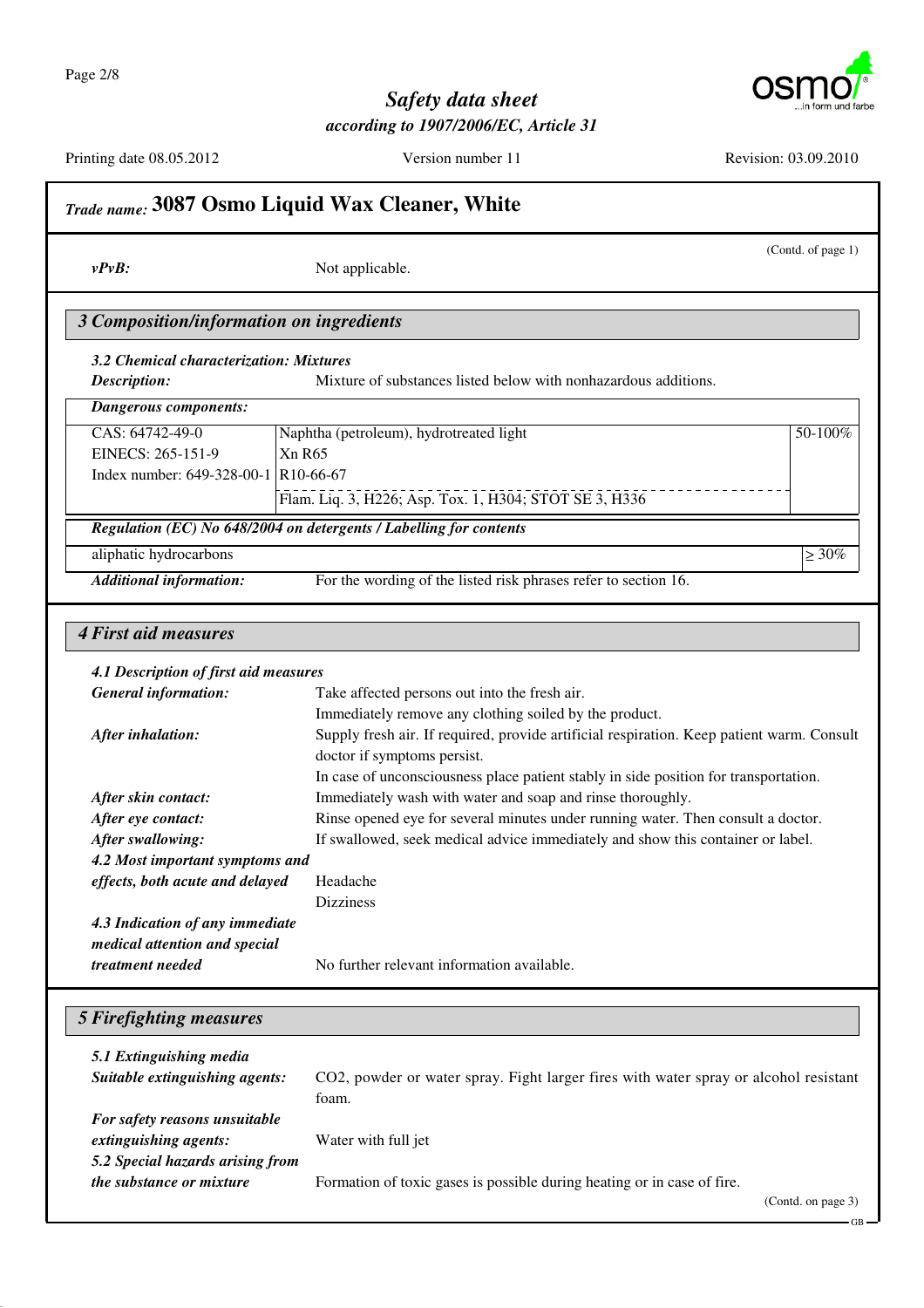Page 3/8



## *Safety data sheet according to 1907/2006/EC, Article 31*

|                                                                                           | (Contd. of page 2)                                                                                      |
|-------------------------------------------------------------------------------------------|---------------------------------------------------------------------------------------------------------|
| 5.3 Advice for firefighters                                                               |                                                                                                         |
| Protective equipment:                                                                     | Mouth respiratory protective device.                                                                    |
| <b>Additional information</b>                                                             | Dispose of fire debris and contaminated fire fighting water in accordance with official                 |
|                                                                                           | regulations.                                                                                            |
|                                                                                           | Cool endangered receptacles with water spray.                                                           |
| <b>6 Accidental release measures</b>                                                      |                                                                                                         |
| <b>6.1 Personal precautions,</b>                                                          |                                                                                                         |
| protective equipment and                                                                  |                                                                                                         |
| emergency procedures                                                                      | Ensure adequate ventilation                                                                             |
|                                                                                           | Wear protective equipment. Keep unprotected persons away.                                               |
|                                                                                           | Keep away from ignition sources.                                                                        |
| <b>6.2 Environmental precautions:</b>                                                     | Do not allow to enter sewers/ surface or ground water.                                                  |
|                                                                                           | Inform respective authorities in case of seepage into water course or sewage system.                    |
| 6.3 Methods and material for                                                              |                                                                                                         |
| containment and cleaning up:                                                              | Warm water and cleansing agent                                                                          |
|                                                                                           | Absorb with liquid-binding material (sand, diatomite, acid binders, universal binders).                 |
| <b>6.4 Reference to other sections</b>                                                    | See Section 13 for disposal information.                                                                |
|                                                                                           |                                                                                                         |
|                                                                                           |                                                                                                         |
|                                                                                           | 7.1 Precautions for safe handling Keep receptacles tightly sealed.                                      |
|                                                                                           | Use only in well ventilated areas.                                                                      |
|                                                                                           | Keep away from heat and direct sunlight.                                                                |
|                                                                                           | Prevent formation of aerosols.                                                                          |
| <b>Information about fire - and</b>                                                       |                                                                                                         |
|                                                                                           | Keep ignition sources away - Do not smoke.<br>Protect against electrostatic charges.                    |
| explosion protection:<br>7.2 Conditions for safe storage, including any incompatibilities |                                                                                                         |
|                                                                                           |                                                                                                         |
| Storage:<br>Requirements to be met by                                                     |                                                                                                         |
| storerooms and receptacles:                                                               | Store only in the original receptacle.                                                                  |
|                                                                                           | Store in a cool location.                                                                               |
| Information about storage in one                                                          |                                                                                                         |
| common storage facility:                                                                  | Do not store together with alkalis (caustic solutions).                                                 |
|                                                                                           | Do not store together with oxidizing and acidic materials.                                              |
| <b>Further information about</b>                                                          |                                                                                                         |
| storage conditions:                                                                       | Keep container tightly sealed.                                                                          |
| 7.3 Specific end $use(s)$                                                                 | Store in cool, dry conditions in well sealed receptacles.<br>No further relevant information available. |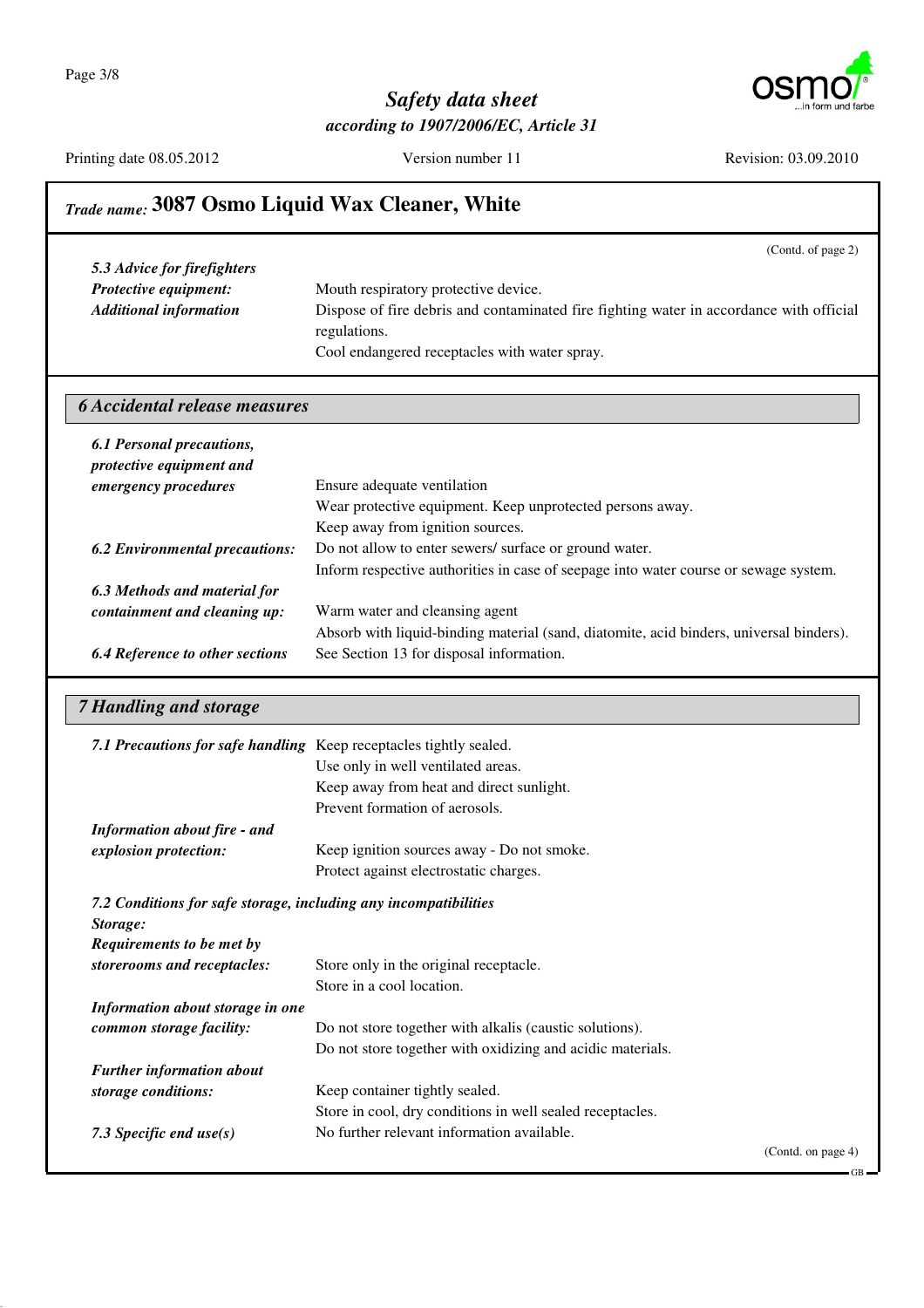**T** 



GB

## *Safety data sheet according to 1907/2006/EC, Article 31*

|                                                              | (Contd. of page 3)                                                                                                       |
|--------------------------------------------------------------|--------------------------------------------------------------------------------------------------------------------------|
| 8 Exposure controls/personal protection                      |                                                                                                                          |
| <b>Additional information about</b>                          |                                                                                                                          |
| design of technical facilities:                              | No further data; see item 7.                                                                                             |
| 8.1 Control parameters                                       |                                                                                                                          |
|                                                              | Ingredients with limit values that require monitoring at the workplace:                                                  |
| 64742-49-0 Naphtha (petroleum), hydrotreated light           |                                                                                                                          |
| TWA $(8 \text{ H})$ Short-term value: 1000 mg/m <sup>3</sup> |                                                                                                                          |
| Source UK SIA                                                |                                                                                                                          |
| <b>Additional information:</b>                               | The lists valid during the making were used as basis.                                                                    |
|                                                              |                                                                                                                          |
| 8.2 Exposure controls<br>Personal protective equipment:      |                                                                                                                          |
| <b>General protective and hygienic</b>                       |                                                                                                                          |
| measures:                                                    | Do not eat, drink, smoke or sniff while working.                                                                         |
|                                                              | Do not carry product impregnated cleaning cloths in trouser pockets.                                                     |
|                                                              | Avoid contact with the eyes and skin.                                                                                    |
|                                                              | Immediately remove all soiled and contaminated clothing                                                                  |
|                                                              | Keep away from foodstuffs, beverages and feed.                                                                           |
| <b>Respiratory protection:</b>                               | Use suitable respiratory protective device only when aerosol or mist is formed.                                          |
|                                                              | Not necessary if room is well-ventilated.                                                                                |
| <b>Protection of hands:</b>                                  | Protective gloves                                                                                                        |
|                                                              | The glove material has to be impermeable and resistant to the product/ the substance/                                    |
|                                                              | the preparation.                                                                                                         |
|                                                              | Selection of the glove material on consideration of the penetration times, rates of                                      |
|                                                              | diffusion and the degradation                                                                                            |
| <b>Material of gloves</b>                                    | Nitrile rubber, NBR                                                                                                      |
|                                                              | Penetration time of glove material The exact break trough time has to be found out by the manufacturer of the protective |
|                                                              | gloves and has to be observed.                                                                                           |
| For the permanent contact gloves                             |                                                                                                                          |
| made of the following materials                              |                                                                                                                          |
| are suitable:                                                | Nitrile rubber, NBR                                                                                                      |
| As protection from splashes                                  |                                                                                                                          |
| gloves made of the following                                 |                                                                                                                          |
| materials are suitable:                                      | Nitrile rubber, NBR                                                                                                      |
| Eye protection:                                              | Tightly sealed goggles                                                                                                   |
| <b>Body protection:</b>                                      | Protective work clothing                                                                                                 |
|                                                              | (Contd. on page 5)                                                                                                       |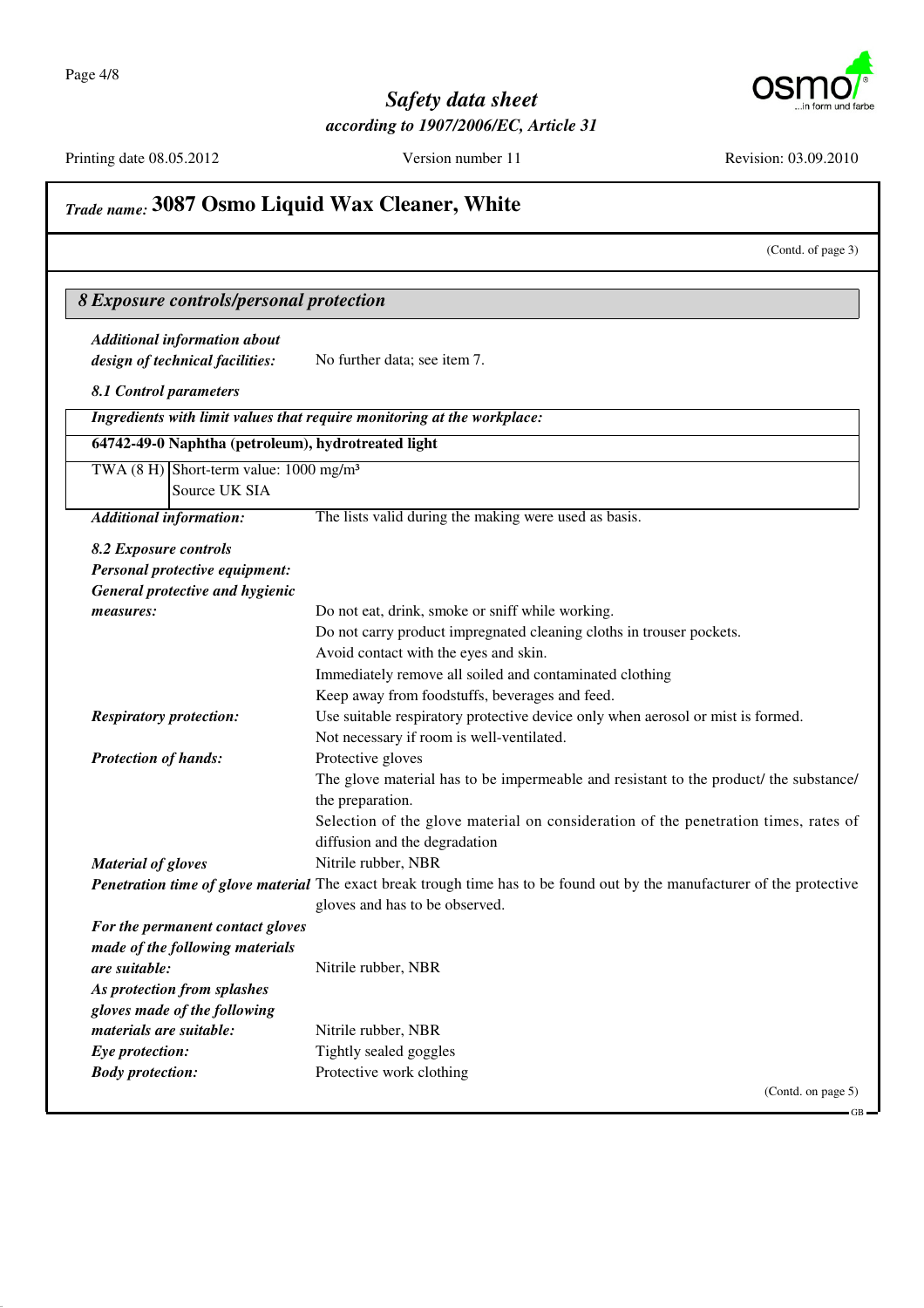

Printing date 08.05.2012 Version number 11 Revision: 03.09.2010

# *Trade name:* **3087 Osmo Liquid Wax Cleaner, White**

(Contd. of page 4)

| 9.1 Information on basic physical and chemical properties |                                                                                   |
|-----------------------------------------------------------|-----------------------------------------------------------------------------------|
| <b>General Information</b>                                |                                                                                   |
| Appearance:                                               |                                                                                   |
| Form:                                                     | Fluid                                                                             |
| Colour:                                                   | Whitish                                                                           |
| Odour:                                                    | Mild                                                                              |
| Change in condition                                       |                                                                                   |
| <b>Melting point/Melting range:</b>                       | Undetermined.                                                                     |
| <b>Boiling point/Boiling range:</b>                       | $>180^{\circ}$ C                                                                  |
| <b>Flash point:</b>                                       | $31^{\circ}$ C                                                                    |
| <b>Ignition temperature:</b>                              | 287°C                                                                             |
| Self-igniting:                                            | Product is not selfigniting.                                                      |
| Danger of explosion:                                      | Product is not explosive. However, formation of explosive air/vapour mixtures are |
|                                                           | possible.                                                                         |
| <b>Explosion limits:</b>                                  |                                                                                   |
| Lower:                                                    | 0.8 Vol %                                                                         |
| <b>Upper:</b>                                             | 6.0 Vol %                                                                         |
| Vapour pressure at 20°C:                                  | 10 <sub>hPa</sub>                                                                 |
| Density at 20°C:                                          | $0.8$ g/cm <sup>3</sup>                                                           |
| Solubility in / Miscibility with                          |                                                                                   |
| water:                                                    | Not miscible or difficult to mix.                                                 |
| Viscosity:                                                |                                                                                   |
| Kinematic at $20^{\circ}$ C:                              | 30 s (DIN 53211/4)                                                                |
| 9.2 Other information                                     | No further relevant information available.                                        |

#### *10 Stability and reactivity*

| 10.1 Reactivity<br>10.2 Chemical stability<br><b>Thermal decomposition /</b> |                                                       |
|------------------------------------------------------------------------------|-------------------------------------------------------|
| conditions to be avoided:<br>10.3 Possibility of hazardous                   | No decomposition if used according to specifications. |
| reactions                                                                    | No dangerous reactions known.                         |
| <b>10.4 Conditions to avoid</b>                                              | No further relevant information available.            |
| 10.5 Incompatible materials:                                                 | No further relevant information available.            |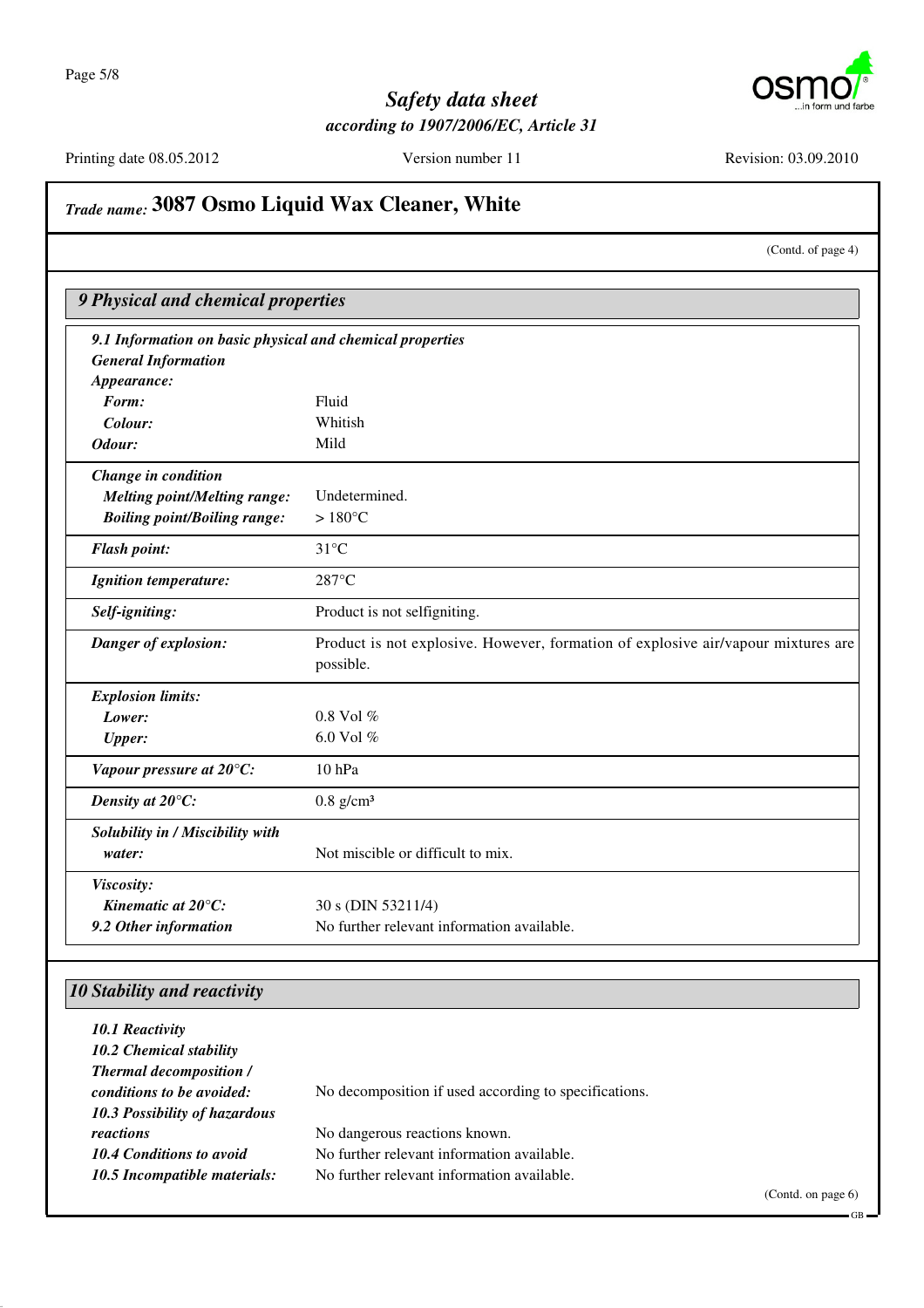

(Contd. of page 5)

#### *Safety data sheet according to 1907/2006/EC, Article 31*

Printing date 08.05.2012 Version number 11 Revision: 03.09.2010

#### *Trade name:* **3087 Osmo Liquid Wax Cleaner, White**

*10.6 Hazardous decomposition*

*products:* Carbon monoxide and carbon dioxide Nitrogen oxides (NOx)

#### *11 Toxicological information*

*11.1 Information on toxicological effects Acute toxicity:*

*LD/LC50 values relevant for classification:*

|        |                                 | 64742-49-0 Naphtha (petroleum), hydrotreated light |
|--------|---------------------------------|----------------------------------------------------|
| Oral   | LD50                            | $>2000$ mg/kg (rat)                                |
| Dermal | LD50                            | $>2000$ mg/kg (rat)                                |
|        |                                 | Inhalative $ LC50/4h  > 20$ mg/l (rat)             |
|        | <b>Primary irritant effect:</b> |                                                    |

| I rentary erretant cricet. |                                                                                     |
|----------------------------|-------------------------------------------------------------------------------------|
| on the skin:               | At long or repeated contact with skin it may cause dermatitis due to the degreasing |
|                            | effect of the solvent.                                                              |
| on the eve:                | Irritating effect.                                                                  |
| Sensitization:             | No sensitizing effects known.                                                       |

#### *12 Ecological information*

| 12.1 Toxicity |
|---------------|
|               |

| <b>Aquatic toxicity:</b>                           |                                                                                    |
|----------------------------------------------------|------------------------------------------------------------------------------------|
| 64742-49-0 Naphtha (petroleum), hydrotreated light |                                                                                    |
|                                                    | EC50 / 24h   <130 mg/kg (Oncorhynchus mykiss (Regenbogenforelle))                  |
| >100 mg/kg (selenastrum capricornutum)             |                                                                                    |
|                                                    | 12.2 Persistence and degradability No further relevant information available.      |
| 12.3 Bioaccumulative potential                     | No further relevant information available.                                         |
| 12.4 Mobility in soil                              | No further relevant information available.                                         |
| Additional ecological information:                 |                                                                                    |
| <b>General notes:</b>                              | Water hazard class 1 (German Regulation) (Self-assessment): slightly hazardous for |
|                                                    | water                                                                              |
|                                                    | Do not allow product to reach ground water, water course or sewage system.         |
| 12.5 Results of PBT and vPvB assessment            |                                                                                    |
| <b>PBT:</b>                                        | Not applicable.                                                                    |
| $v P v B$ :                                        | Not applicable.                                                                    |
| 12.6 Other adverse effects                         | No further relevant information available.                                         |
|                                                    | (Contd. on page 7)                                                                 |
|                                                    | $-$ GB                                                                             |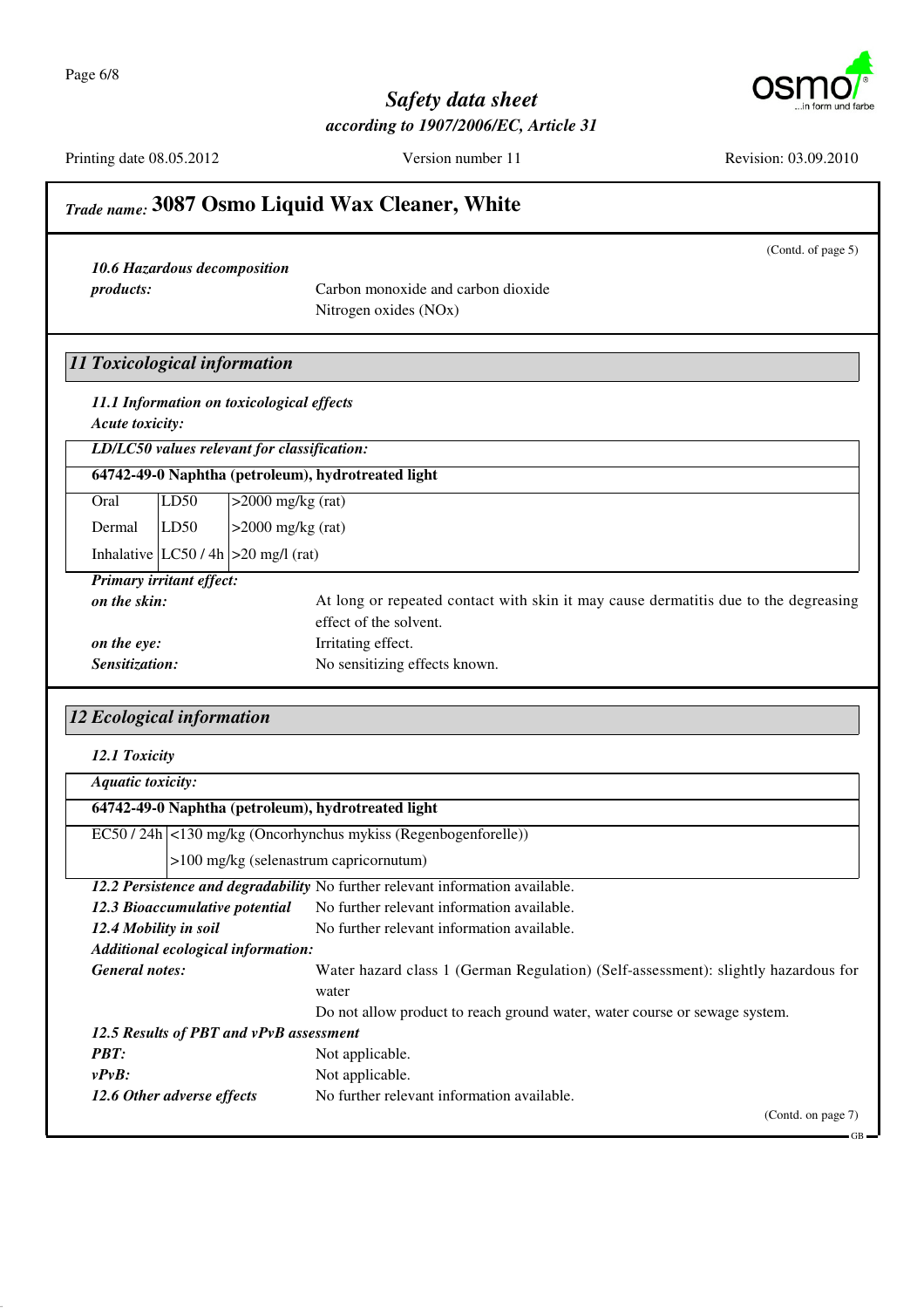

|                                                 | (Contd. of page 6)                                                                                    |
|-------------------------------------------------|-------------------------------------------------------------------------------------------------------|
| <b>13 Disposal considerations</b>               |                                                                                                       |
| 13.1 Waste treatment methods                    |                                                                                                       |
| Recommendation                                  | Must not be disposed together with household garbage. Do not allow product to reach<br>sewage system. |
| European waste catalogue                        |                                                                                                       |
|                                                 | 08 01 11 waste paint and varnish containing organic solvents or other dangerous substances            |
|                                                 | 15 01 10 packaging containing residues of or contaminated by dangerous substances                     |
| <b>Uncleaned packaging:</b>                     |                                                                                                       |
| <b>Recommendation:</b>                          | Disposal must be made according to official regulations.                                              |
| <b>Recommended cleansing agents:</b>            | Solvent naphtha                                                                                       |
|                                                 |                                                                                                       |
| <b>14 Transport information</b>                 |                                                                                                       |
| 14.1 UN-Number                                  |                                                                                                       |
| ADR, IMDG, IATA                                 | 1263                                                                                                  |
| 14.2 UN proper shipping name                    |                                                                                                       |
| <b>ADR</b>                                      | 1263 PAINT                                                                                            |
| <b>IMDG, IATA</b>                               | <b>PAINT</b>                                                                                          |
| 14.3 Transport hazard class(es)                 |                                                                                                       |
| ADR, IMDG, IATA                                 |                                                                                                       |
| <b>Class</b>                                    | 3 Flammable liquids.                                                                                  |
| Label                                           | 3                                                                                                     |
| 14.4 Packing group                              |                                                                                                       |
| ADR, IMDG, IATA                                 | Ш                                                                                                     |
| 14.5 Environmental hazards:                     |                                                                                                       |
| Marine pollutant:                               | N <sub>o</sub>                                                                                        |
| 14.6 Special precautions for user               | Warning: Flammable liquids.                                                                           |
| Danger code (Kemler):                           | 30                                                                                                    |
| <b>EMS Number:</b>                              | $F-E,S-E$                                                                                             |
| 14.7 Transport in bulk according to Annex II of |                                                                                                       |
| MARPOL73/78 and the IBC Code                    | Not applicable.                                                                                       |